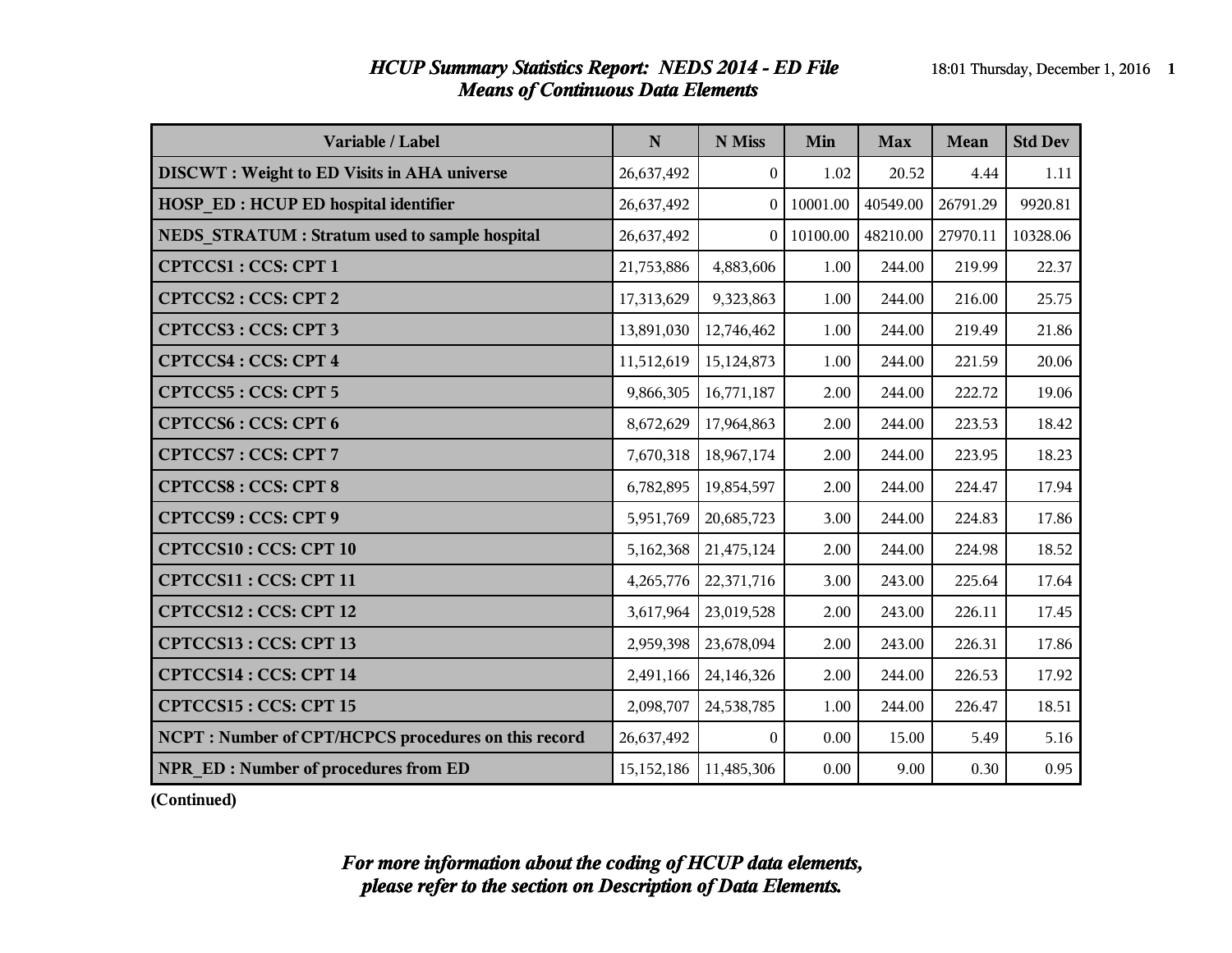| Variable / Label                                       | N         | N Miss     | Min  | <b>Max</b> | <b>Mean</b> | <b>Std Dev</b> |
|--------------------------------------------------------|-----------|------------|------|------------|-------------|----------------|
| PCLASS_ED1: Principal procedure class for ED procedure | 2,276,384 | 24,361,108 | 1.00 | 4.00       | 1.65        | 0.63           |
| <b>PCLASS_ED2: Procedure class 2 for ED procedure</b>  | 964,736   | 25,672,756 | 1.00 | 4.00       | 1.29        | 0.52           |
| PCLASS_ED3: Procedure class 3 for ED procedure         | 570,946   | 26,066,546 | 1.00 | 4.00       | 1.27        | 0.47           |
| <b>PCLASS ED4: Procedure class 4 for ED procedure</b>  | 345,659   | 26,291,833 | 1.00 | 4.00       | 1.31        | 0.48           |
| PCLASS ED5 : Procedure class 5 for ED procedure        | 199,989   | 26,437,503 | 1.00 | 4.00       | 1.37        | 0.49           |
| PCLASS ED6 : Procedure class 6 for ED procedure        | 109,960   | 26,527,532 | 1.00 | 4.00       | 1.39        | 0.50           |
| PCLASS ED7: Procedure class 7 for ED procedure         | 61,460    | 26,576,032 | 1.00 | 4.00       | 1.41        | 0.50           |
| PCLASS ED8 : Procedure class 8 for ED procedure        | 34,166    | 26,603,326 | 1.00 | 4.00       | 1.44        | 0.51           |
| PCLASS ED9: Procedure class 9 for ED procedure         | 19,269    | 26,618,223 | 1.00 | 4.00       | 1.47        | 0.51           |
| PRCCS_ED1 : CCS: principal procedure from ED           | 2,276,384 | 24,361,108 | 1.00 | 231.00     | 193.05      | 53.15          |
| PRCCS_ED2: CCS: procedure 2 from ED                    | 964,736   | 25,672,756 | 1.00 | 231.00     | 208.44      | 37.44          |
| PRCCS_ED3: CCS: procedure 3 from ED                    | 570,946   | 26,066,546 | 1.00 | 231.00     | 209.74      | 32.92          |
| PRCCS_ED4: CCS: procedure 4 from ED                    | 345,659   | 26,291,833 | 1.00 | 231.00     | 212.12      | 24.81          |
| PRCCS_ED5: CCS: procedure 5 from ED                    | 199,989   | 26,437,503 | 4.00 | 231.00     | 212.58      | 24.59          |
| PRCCS_ED6: CCS: procedure 6 from ED                    | 109,960   | 26,527,532 | 3.00 | 231.00     | 213.01      | 25.10          |
| PRCCS_ED7: CCS: procedure 7 from ED                    | 61,460    | 26,576,032 | 4.00 | 231.00     | 212.68      | 27.19          |
| PRCCS_ED8: CCS: procedure 8 from ED                    | 34,166    | 26,603,326 | 6.00 | 231.00     | 215.10      | 20.15          |
| PRCCS ED9: CCS: procedure 9 from ED                    | 19,269    | 26,618,223 | 6.00 | 231.00     | 215.95      | 17.20          |

## *HCUP Summary Statistics Report: NEDS 2014 - ED File* 18:01 Thursday, December 1, 2016 2 *Means of Continuous Data Elements*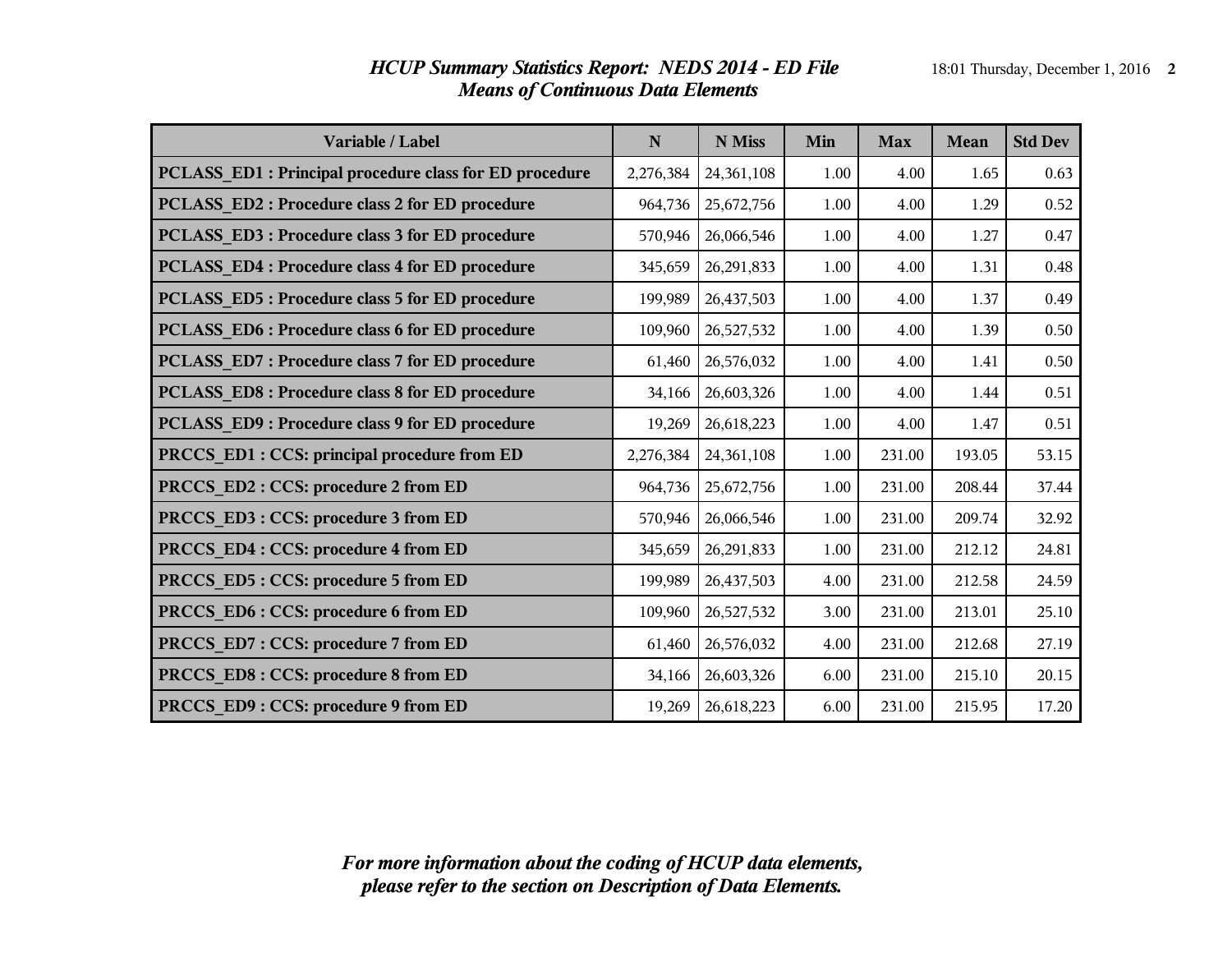| CPT1                                  | Frequency  | Percent  |
|---------------------------------------|------------|----------|
| <b>Blank</b>                          | 4,606,039  | 17.29    |
| Other                                 | 223,717    | 0.84     |
| Anesthesia                            | 1,521      | 0.01     |
| Surgery                               | 1,438,568  | 5.40     |
| Radiology                             | 2,713,196  | 10.19    |
| Pathology and Laboratory              | 1,421,776  | 5.34     |
| Medicine                              | 1,366,443  | 5.13     |
| <b>Evaluation and Management</b>      | 13,923,147 | 52.27    |
| Transportation                        | 9,403      | 0.04     |
| Medical and Surgical Supplies         | 9,963      | 0.04     |
| Miscellaneous and Experimental        | 55,836     | 0.21     |
| <b>Enteral and Parenteral Therapy</b> | 202        | 0.00     |
| Dental                                | 137        | 0.00     |
| <b>Durable Medical Equipment</b>      | 823        | 0.00     |
| Temporary Procedures/Services         | 311,845    | 1.17     |
| Drugs (Non-oral)                      | 266,184    | 1.00     |
| <b>Chemotherapy Drugs</b>             | 280        | 0.00     |
| Orthotic                              | 6,412      | 0.02     |
| Prosthetic                            | $\leq 10$  | $*$ $**$ |
| <b>Temporary Codes</b>                | 23         | 0.00     |
| Private Payer Codes                   | 5,485      | 0.02     |
| Vision                                | $\leq 10$  | $* * *$  |
| <b>Local Codes</b>                    | 2,020      | 0.01     |
| CPT/HCPCS inconsistent with sex       | 93         | 0.00     |
| CPT/HCPCS inconsistent with age       | $\leq 10$  | $*$ **   |
| Invalid CPT/HCPCS (invl)              | 274,368    | 1.03     |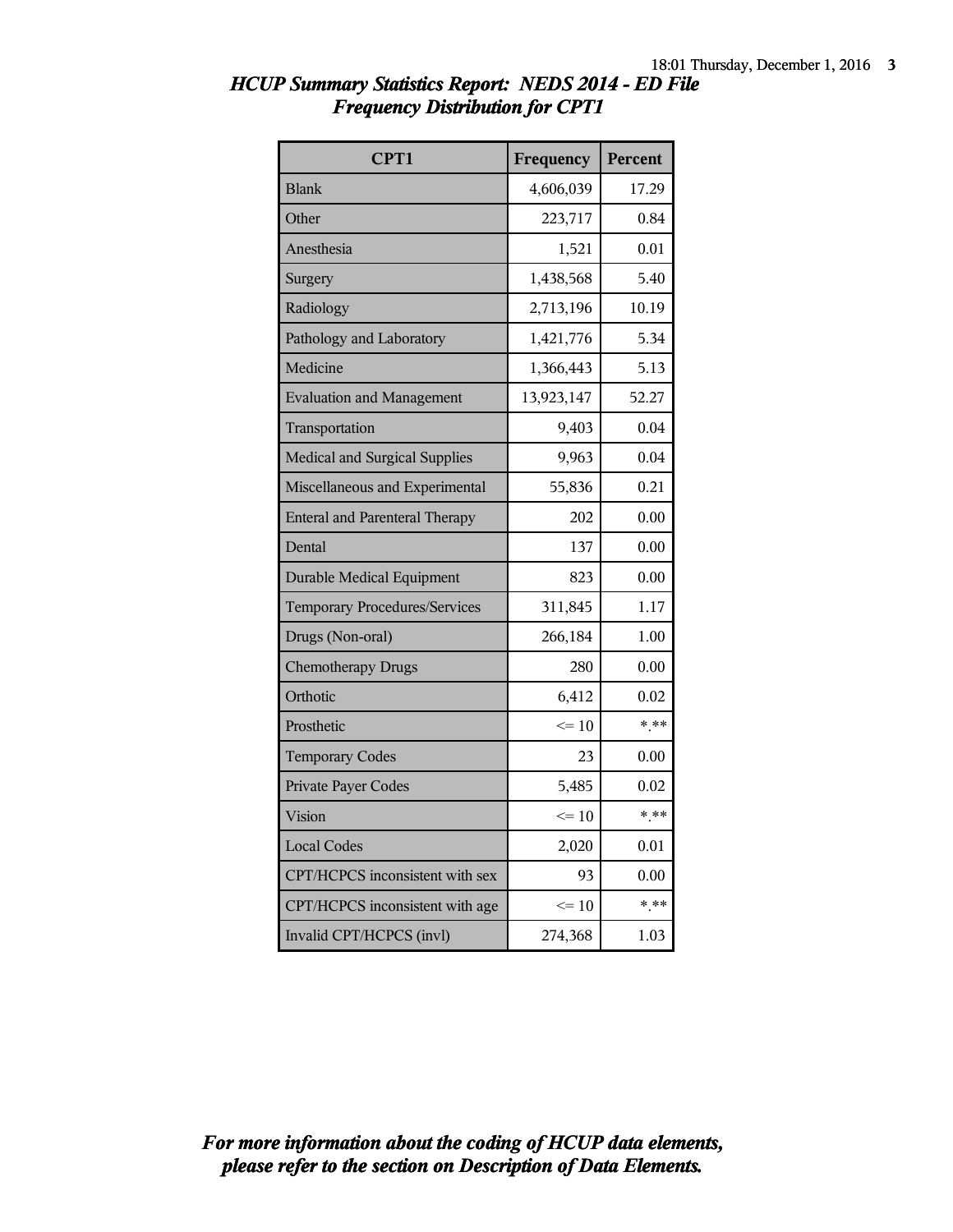| <b>CPTCCS1</b>                                                                | Frequency | Percent |
|-------------------------------------------------------------------------------|-----------|---------|
| $\therefore$ Missing                                                          | 4,609,142 | 17.30   |
| A: Invalid procedure                                                          | 274,368   | 1.03    |
| C: Inconsistent                                                               | 96        | 0.00    |
| 1: Incision and excision of CNS                                               | 12        | 0.00    |
| 2: Insertion, replacement, or removal of extracranial ventricular shunt       | 53        | 0.00    |
| 3: Laminectomy, excision intervertebral disc                                  | 251       | 0.00    |
| 4: Diagnostic spinal tap                                                      | 5,705     | 0.02    |
| 5: Insertion of catheter or spinal stimulator and injection into spinal canal | 5,291     | 0.02    |
| 6: Decompression peripheral nerve                                             | 148       | 0.00    |
| 7: Other diagnostic nervous system procedures                                 | 65        | 0.00    |
| 8: Other non-OR or closed therapeutic nervous system procedures               | 13,406    | 0.05    |
| 9: Other OR therapeutic nervous system procedures                             | 596       | 0.00    |
| 10: Thyroidectomy, partial or complete                                        | 56        | 0.00    |
| 11: Diagnostic endocrine procedures                                           | $\leq$ 10 | * **    |
| 12: Other therapeutic endocrine procedures                                    | 18        | 0.00    |
| 13: Corneal transplant                                                        | $\leq 10$ | $***$   |
| 14: Glaucoma procedures                                                       | 27        | 0.00    |
| 15: Lens and cataract procedures                                              | 82        | 0.00    |
| 16: Repair of retinal tear, detachment                                        | 115       | 0.00    |
| 17: Destruction of lesion of retina and choroid                               | $\leq$ 10 | $*$ **  |
| 18: Diagnostic procedures on eye                                              | 29        | 0.00    |
| 19: Other therapeutic procedures on eyelids, conjunctiva, cornea              | 1,876     | 0.01    |
| 20: Other intraocular therapeutic procedures                                  | 150       | 0.00    |
| 21: Other extraocular muscle and orbit therapeutic procedures                 | 42        | 0.00    |
| 22: Tympanoplasty                                                             | $\leq 10$ | $***$   |
| 23: Myringotomy                                                               | 30        | 0.00    |
| 24: Mastoidectomy                                                             | $\leq 10$ | $***$   |
| 25: Diagnostic procedures on ear                                              | $\leq 10$ | $***$   |
| 26: Other therapeutic ear procedures                                          | 5,958     | 0.02    |
| 27: Control of epistaxis                                                      | 10,520    | 0.04    |
| 28: Plastic procedures on nose                                                | 22        | 0.00    |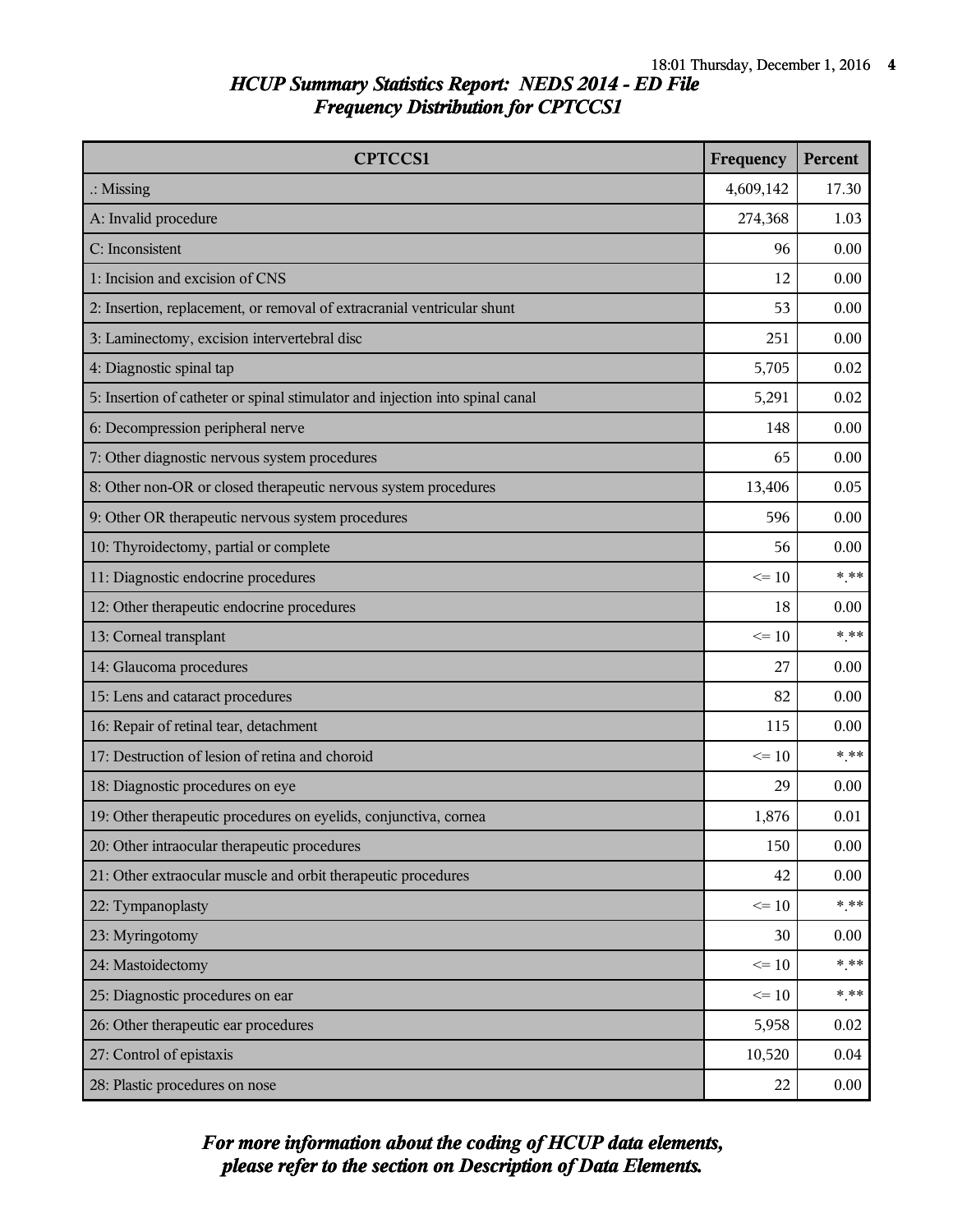| <b>CPTCCS1</b>                                                                                       | Frequency | Percent |
|------------------------------------------------------------------------------------------------------|-----------|---------|
| 29: Oral and Dental Services                                                                         | 3,212     | 0.01    |
| 30: Tonsillectomy and/or adenoidectomy                                                               | 121       | 0.00    |
| 31: Diagnostic procedures on nose, mouth and pharynx                                                 | 303       | 0.00    |
| 32: Other non-OR therapeutic procedures on nose, mouth and pharynx                                   | 1,120     | 0.00    |
| 33: Other OR therapeutic procedures on nose, mouth and pharynx                                       | 3,066     | 0.01    |
| 34: Tracheostomy, temporary and permanent                                                            | 45        | 0.00    |
| 35: Tracheoscopy and laryngoscopy with biopsy                                                        | 667       | 0.00    |
| 36: Lobectomy or pneumonectomy                                                                       | $\leq 10$ | $***$   |
| 37: Diagnostic bronchoscopy and biopsy of bronchus                                                   | 286       | 0.00    |
| 38: Other diagnostic procedures on lung and bronchus                                                 | 794       | 0.00    |
| 39: Incision of pleura, thoracentesis, chest drainage                                                | 1,487     | 0.01    |
| 40: Other diagnostic procedures of respiratory tract and mediastinum                                 | $\leq 10$ | $***$   |
| 41: Other non-OR therapeutic procedures on respiratory system                                        | 538       | 0.00    |
| 42: Other OR therapeutic procedures on respiratory system                                            | 1,198     | 0.00    |
| 43: Heart valve procedures                                                                           | $\leq$ 10 | $***$   |
| 45: Percutaneous transluminal coronary angioplasty (PTCA)                                            | 1,504     | 0.01    |
| 46: Coronary thrombolysis                                                                            | 30        | 0.00    |
| 47: Diagnostic cardiac catheterization, coronary arteriography                                       | 12,634    | 0.05    |
| 48: Insertion, revision, replacement, removal of cardiac pacemaker or cardioverter/defibrillator     | 514       | 0.00    |
| 49: Other OR heart procedures                                                                        | 72        | 0.00    |
| 50: Extracorporeal circulation auxiliary to open heart procedures                                    | $\leq$ 10 | $***$   |
| 51: Endarterectomy, vessel of head and neck                                                          | $\leq 10$ | $***$   |
| 52: Aortic resection, replacement or anastomosis                                                     | $\leq 10$ | * **    |
| 53: Varicose vein stripping, lower limb                                                              | $\leq 10$ | $* * *$ |
| 54: Other vascular catheterization, not heart                                                        | 13,258    | 0.05    |
| 55: Peripheral vascular bypass                                                                       | $\leq 10$ | $* * *$ |
| 56: Other vascular bypass and shunt, not heart                                                       | $\leq 10$ | $*$ **  |
| 57: Creation, revision and removal of arteriovenous fistula or vessel-to-vessel cannula for dialysis | 455       | 0.00    |
| 58: Hemodialysis                                                                                     | 2,323     | 0.01    |
| 59: Other OR procedures on vessels of head and neck                                                  | 52        | 0.00    |
| 60: Embolectomy and endarterectomy of lower limbs                                                    | $\leq 10$ | $* * *$ |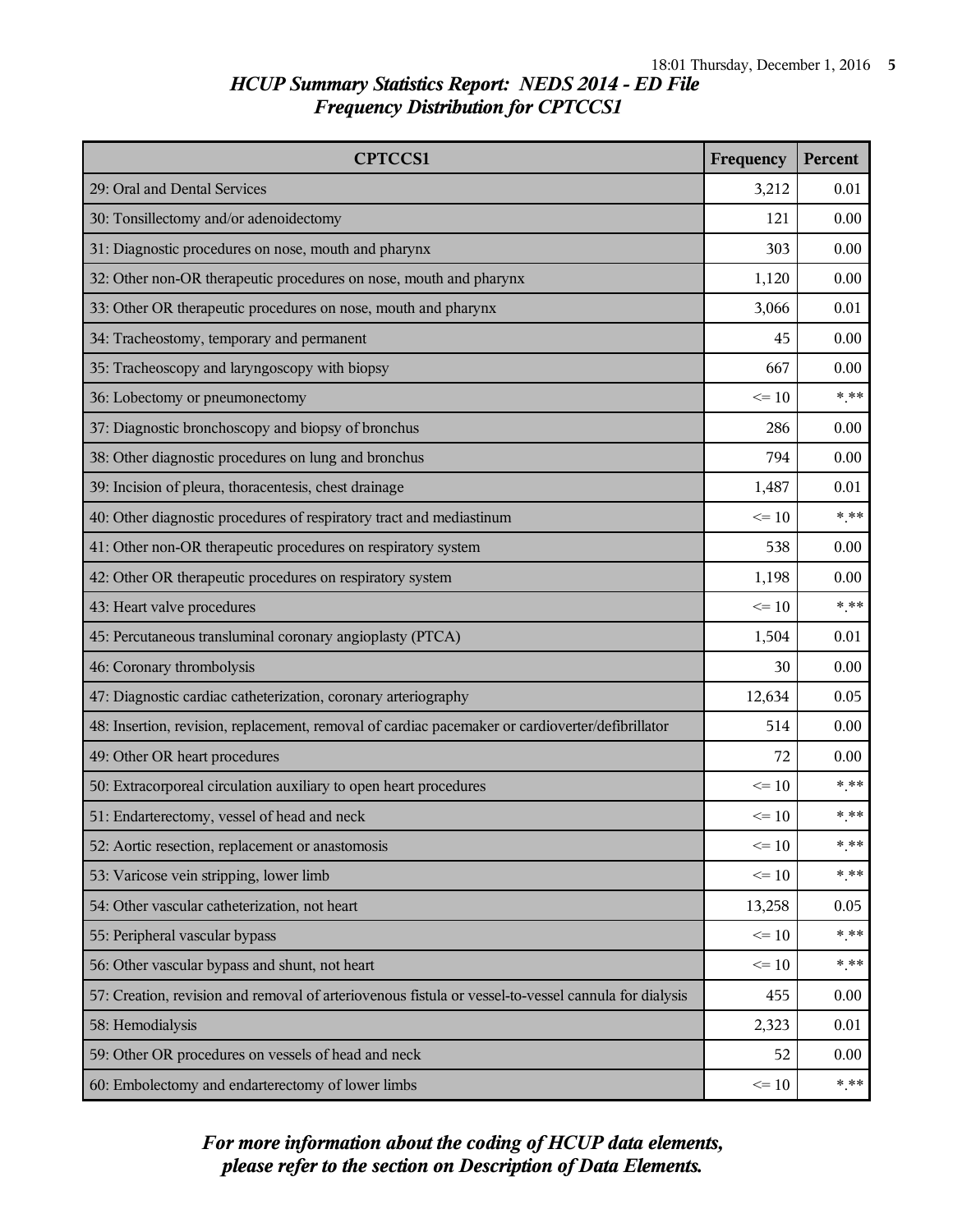| <b>CPTCCS1</b>                                               | Frequency | Percent |
|--------------------------------------------------------------|-----------|---------|
| 61: Other OR procedures on vessels other than head and neck  | 931       | 0.00    |
| 62: Other diagnostic cardiovascular procedures               | 409       | 0.00    |
| 63: Other non-OR therapeutic cardiovascular procedures       | 9,028     | 0.03    |
| 64: Bone marrow transplant                                   | $\leq 10$ | $***$   |
| 65: Bone marrow biopsy                                       | 63        | 0.00    |
| 66: Procedures on spleen                                     | $\leq 10$ | $***$   |
| 67: Other therapeutic procedures, hemic and lymphatic system | 271       | 0.00    |
| 68: Injection or ligation of esophageal varices              | 37        | 0.00    |
| 69: Esophageal dilatation                                    | 625       | 0.00    |
| 70: Upper gastrointestinal endoscopy, biopsy                 | 11,279    | 0.04    |
| 71: Gastrostomy, temporary and permanent                     | 5,269     | 0.02    |
| 72: Colostomy, temporary and permanent                       | $\leq 10$ | $***$   |
| 73: Ileostomy and other enterostomy                          | 190       | 0.00    |
| 75: Small bowel resection                                    | $\leq$ 10 | $***$   |
| 76: Colonoscopy and biopsy                                   | 2,350     | 0.01    |
| 77: Proctoscopy and anorectal biopsy                         | 731       | 0.00    |
| 78: Colorectal resection                                     | 18        | 0.00    |
| 80: Appendectomy                                             | 15,372    | 0.06    |
| 81: Hemorrhoid procedures                                    | 1,223     | 0.00    |
| 82: Endoscopic retrograde cannulation of pancreas (ERCP)     | 345       | 0.00    |
| 83: Biopsy of liver                                          | 62        | 0.00    |
| 84: Cholecystectomy and common duct exploration              | 6,610     | 0.02    |
| 85: Inguinal and femoral hernia repair                       | 800       | 0.00    |
| 86: Other hernia repair                                      | 809       | 0.00    |
| 87: Laparoscopy                                              | 593       | 0.00    |
| 88: Abdominal paracentesis                                   | 2,971     | 0.01    |
| 89: Exploratory laparotomy                                   | 35        | 0.00    |
| 90: Excision, lysis peritoneal adhesions                     | 14        | 0.00    |
| 91: Peritoneal dialysis                                      | 357       | 0.00    |
| 92: Other bowel diagnostic procedures                        | $\leq 10$ | $*$ **  |
| 93: Other non-OR upper GI therapeutic procedures             | 35        | 0.00    |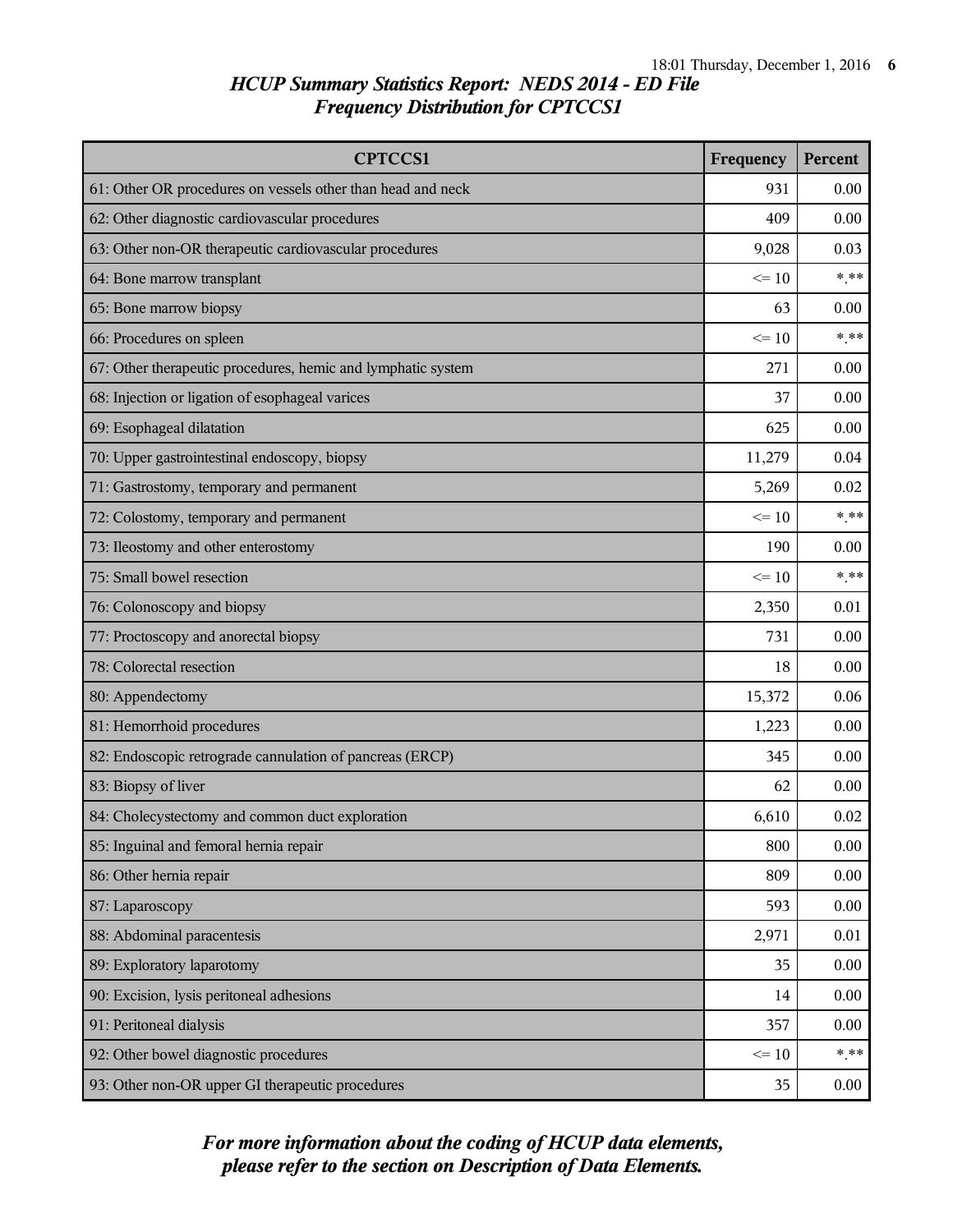| <b>CPTCCS1</b>                                                        | Frequency | Percent |
|-----------------------------------------------------------------------|-----------|---------|
| 94: Other OR upper GI therapeutic procedures                          | 116       | 0.00    |
| 95: Other non-OR lower GI therapeutic procedures                      | 18        | 0.00    |
| 96: Other OR lower GI therapeutic procedures                          | 3,135     | 0.01    |
| 97: Other gastrointestinal diagnostic procedures                      | 73        | 0.00    |
| 98: Other non-OR gastrointestinal therapeutic procedures              | 125       | 0.00    |
| 99: Other OR gastrointestinal therapeutic procedures                  | 350       | 0.00    |
| 100: Endoscopy and endoscopic biopsy of the urinary tract             | 444       | 0.00    |
| 101: Transurethral excision, drainage, or removal urinary obstruction | 1,729     | 0.01    |
| 102: Ureteral catheterization                                         | 2,360     | 0.01    |
| 103: Nephrotomy and nephrostomy                                       | 41        | 0.00    |
| 104: Nephrectomy, partial or complete                                 | $\leq 10$ | $*$ **  |
| 106: Genitourinary incontinence procedures                            | 21        | 0.00    |
| 107: Extracorporeal lithotripsy, urinary                              | 2,075     | 0.01    |
| 108: Indwelling catheter                                              | 26,039    | 0.10    |
| 109: Procedures on the urethra                                        | 209       | 0.00    |
| 110: Other diagnostic procedures of urinary tract                     | 867       | 0.00    |
| 111: Other non-OR therapeutic procedures of urinary tract             | 1,429     | 0.01    |
| 112: Other OR therapeutic procedures of urinary tract                 | 340       | 0.00    |
| 113: Transurethral resection of prostate (TURP)                       | 111       | 0.00    |
| 114: Open prostatectomy                                               | $\leq$ 10 | $*$ **  |
| 115: Circumcision                                                     | 44        | 0.00    |
| 116: Diagnostic procedures, male genital                              | 86        | 0.00    |
| 117: Other non-OR therapeutic procedures, male genital                | 456       | 0.00    |
| 118: Other OR therapeutic procedures, male genital                    | 1,291     | 0.00    |
| 119: Oophorectomy, unilateral and bilateral                           | 523       | 0.00    |
| 120: Other operations on ovary                                        | 22        | 0.00    |
| 121: Ligation of fallopian tubes                                      | 46        | 0.00    |
| 122: Removal of ectopic pregnancy                                     | 1,616     | 0.01    |
| 123: Other operations on fallopian tubes                              | 48        | 0.00    |
| 124: Hysterectomy, abdominal and vaginal                              | 145       | 0.00    |
| 125: Other excision of cervix and uterus                              | 130       | 0.00    |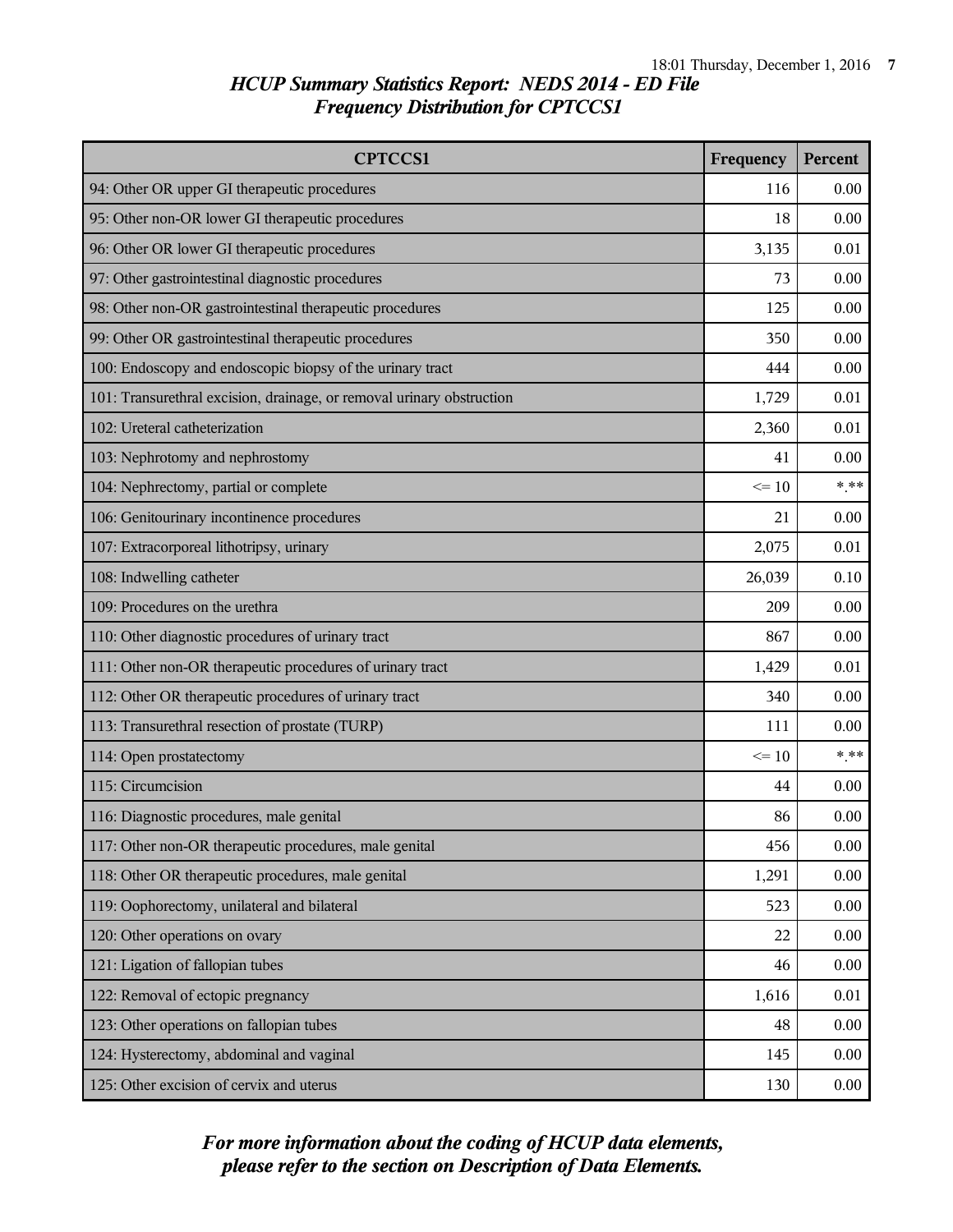| <b>CPTCCS1</b>                                                                       | Frequency | Percent |
|--------------------------------------------------------------------------------------|-----------|---------|
| 126: Abortion (termination of pregnancy)                                             | 24        | 0.00    |
| 127: Dilatation and curettage (D&C), aspiration after delivery or abortion           | 2,971     | 0.01    |
| 128: Diagnostic dilatation and curettage (D&C)                                       | 315       | 0.00    |
| 129: Repair of cystocele and rectocele, obliteration of vaginal vault                | 31        | 0.00    |
| 130: Other diagnostic procedures, female organs                                      | 399       | 0.00    |
| 131: Other non-OR therapeutic procedures, female organs                              | 296       | 0.00    |
| 132: Other OR therapeutic procedures, female organs                                  | 4,217     | 0.02    |
| 134: Cesarean section                                                                | $\leq 10$ | $***$   |
| 135: Forceps, vacuum, and breech delivery                                            | 100       | 0.00    |
| 137: Other procedures to assist delivery                                             | 108       | 0.00    |
| 138: Diagnostic amniocentesis                                                        | $\leq 10$ | $*$ **  |
| 139: Fetal monitoring                                                                | 9,777     | 0.04    |
| 140: Repair of current obstetric laceration                                          | 16        | 0.00    |
| 141: Other therapeutic obstetrical procedures                                        | 70        | 0.00    |
| 142: Partial excision bone                                                           | 65        | 0.00    |
| 143: Bunionectomy or repair of toe deformities                                       | 20        | 0.00    |
| 144: Treatment, facial fracture or dislocation                                       | 1,350     | 0.01    |
| 145: Treatment, fracture or dislocation of radius and ulna                           | 16,825    | 0.06    |
| 146: Treatment, fracture or dislocation of hip and femur                             | 2,305     | 0.01    |
| 147: Treatment, fracture or dislocation of lower extremity (other than hip or femur) | 7,240     | 0.03    |
| 148: Other fracture and dislocation procedure                                        | 18,593    | 0.07    |
| 149: Arthroscopy                                                                     | 18        | 0.00    |
| 150: Division of joint capsule, ligament or cartilage                                | $\leq 10$ | $* * *$ |
| 151: Excision of semilunar cartilage of knee                                         | 138       | 0.00    |
| 152: Arthroplasty knee                                                               | $\leq 10$ | $***$   |
| 153: Hip replacement, total and partial                                              | $\leq 10$ | * **    |
| 154: Arthroplasty other than hip or knee                                             | 49        | 0.00    |
| 155: Arthrocentesis                                                                  | 4,034     | 0.02    |
| 156: Injections and aspirations of muscles, tendons, bursa, joints and soft tissue   | 746       | 0.00    |
| 157: Amputation of lower extremity                                                   | 56        | 0.00    |
| 158: Spinal fusion                                                                   | 29        | 0.00    |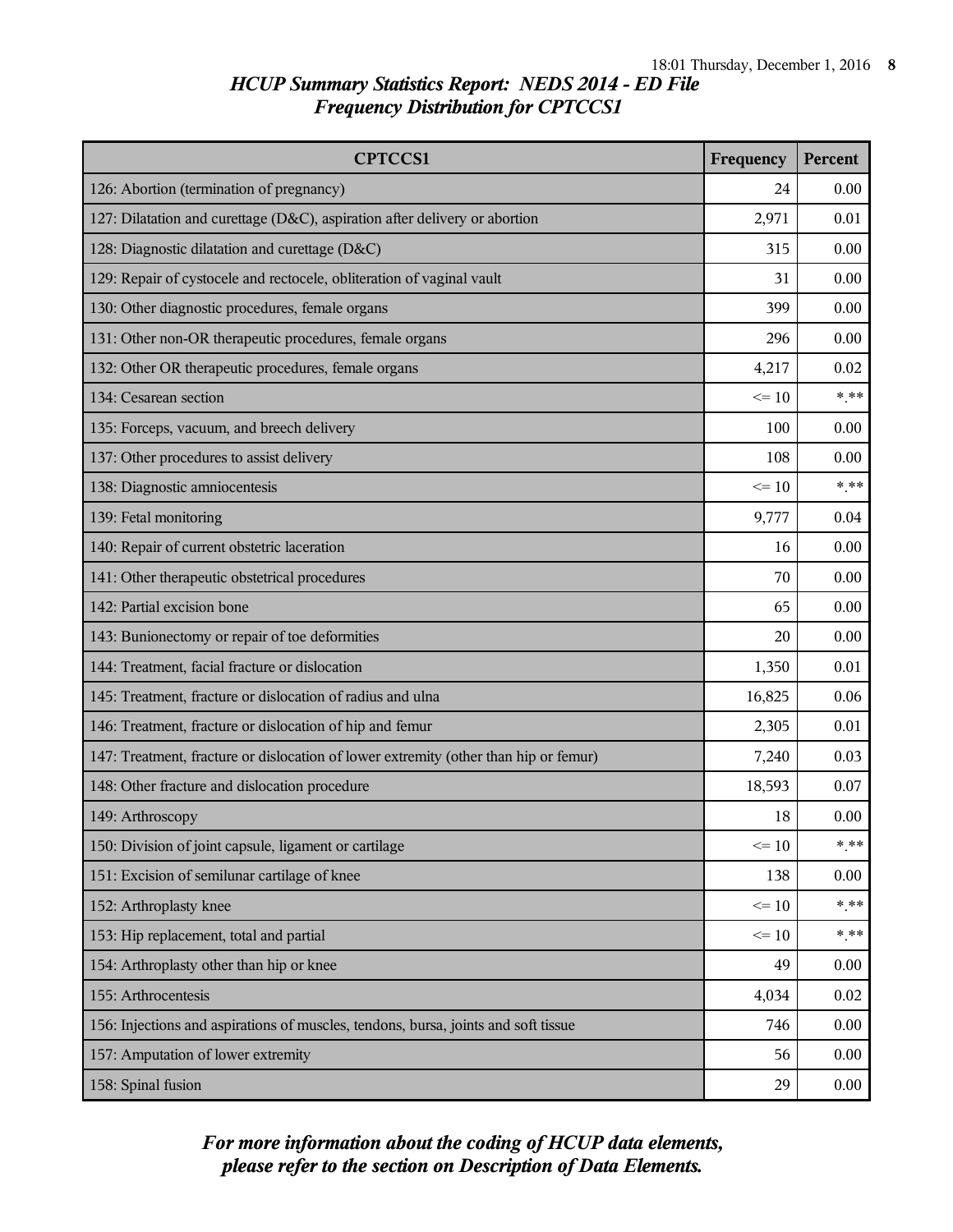| <b>CPTCCS1</b>                                                     | Frequency | Percent  |
|--------------------------------------------------------------------|-----------|----------|
| 159: Other diagnostic procedures on musculoskeletal system         | 81        | 0.00     |
| 160: Other therapeutic procedures on muscles and tendons           | 5,306     | 0.02     |
| 161: Other OR therapeutic procedures on bone                       | 193       | 0.00     |
| 162: Other OR therapeutic procedures on joints                     | 306       | 0.00     |
| 163: Other non-OR therapeutic procedures on musculoskeletal system | 189       | 0.00     |
| 164: Other OR therapeutic procedures on musculoskeletal system     | 1,557     | 0.01     |
| 165: Breast biopsy and other diagnostic procedures on breast       | 89        | 0.00     |
| 166: Lumpectomy, quadrantectomy of breast                          | 86        | 0.00     |
| 167: Mastectomy                                                    | 36        | 0.00     |
| 168: Incision and drainage, skin and subcutaneous tissue           | 65,780    | 0.25     |
| 169: Debridement of wound, infection or burn                       | 10,945    | 0.04     |
| 170: Excision of skin lesion                                       | 2,839     | 0.01     |
| 171: Suture of skin and subcutaneous tissue                        | 238,490   | 0.90     |
| 172: Skin graft                                                    | 579       | 0.00     |
| 173: Other diagnostic procedures on skin and subcutaneous tissue   | 269       | 0.00     |
| 174: Other non-OR therapeutic procedures on skin and breast        | 12,368    | 0.05     |
| 175: Other OR therapeutic procedures on skin and breast            | 3,873     | 0.01     |
| 176: Other organ transplantation                                   | $\leq 10$ | $***$    |
| 177: Computerized axial tomography (CT) scan head                  | 531,445   | 2.00     |
| 178: CT scan chest                                                 | 110,250   | 0.41     |
| 179: CT scan abdomen                                               | 593,637   | 2.23     |
| 180: Other CT scan                                                 | 168,293   | 0.63     |
| 181: Myelogram                                                     | 50        | 0.00     |
| 182: Mammography                                                   | 119       | 0.00     |
| 183: Routine chest X-ray                                           | 322,451   | 1.21     |
| 184: Intraoperative cholangiogram                                  | 49        | 0.00     |
| 185: Upper gastrointestinal X-ray                                  | 823       | 0.00     |
| 186: Lower gastrointestinal X-ray                                  | 107       | 0.00     |
| 187: Intravenous pyelogram                                         | 59        | 0.00     |
| 188: Cerebral arteriogram                                          | $\leq 10$ | $* * *$  |
| 189: Contrast aortogram                                            | 679       | $0.00\,$ |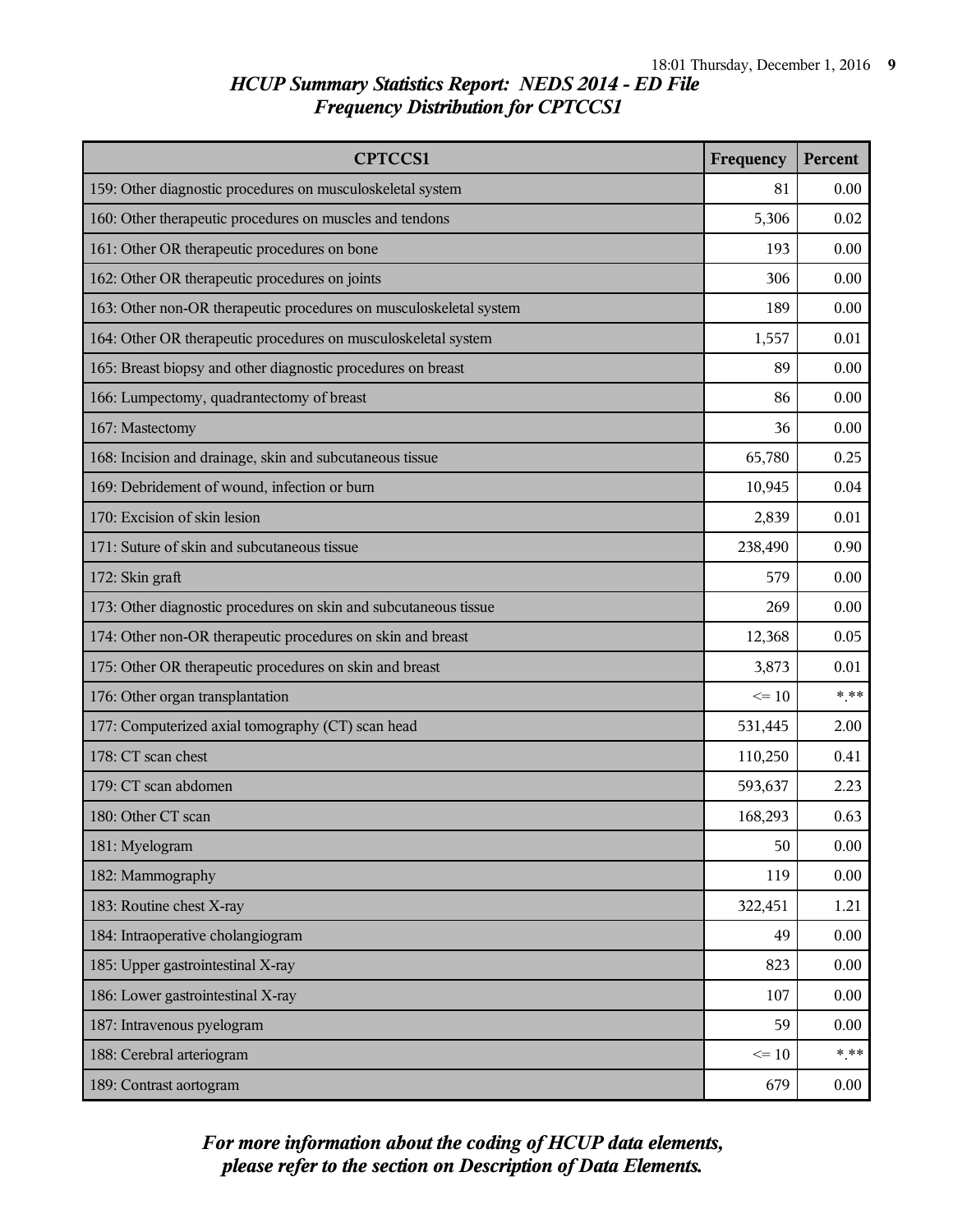| <b>CPTCCS1</b>                                                      | Frequency | Percent |
|---------------------------------------------------------------------|-----------|---------|
| 190: Contrast arteriogram of femoral and lower extremity arteries   | $\leq 10$ | $***$   |
| 191: Arterio- or venogram (not heart and head)                      | 5,347     | 0.02    |
| 192: Diagnostic ultrasound of head and neck                         | 2,634     | 0.01    |
| 193: Diagnostic ultrasound of heart (echocardiogram)                | 31,438    | 0.12    |
| 195: Diagnostic ultrasound of urinary tract                         | 44        | 0.00    |
| 196: Diagnostic ultrasound of abdomen or retroperitoneum            | 63,320    | 0.24    |
| 197: Other diagnostic ultrasound                                    | 165,991   | 0.62    |
| 198: Magnetic resonance imaging                                     | 55,384    | 0.21    |
| 199: Electroencephalogram (EEG)                                     | 1,979     | 0.01    |
| 200: Nonoperative urinary system measurements                       | 171,060   | 0.64    |
| 201: Cardiac stress tests                                           | 1,800     | 0.01    |
| 202: Electrocardiogram                                              | 141,227   | 0.53    |
| 203: Electrographic cardiac monitoring                              | 1,901     | 0.01    |
| 204: Swan-Ganz catheterization for monitoring                       | $\leq 10$ | $***$   |
| 205: Arterial blood gases                                           | 2,946     | 0.01    |
| 206: Microscopic examination (bacterial smear, culture, toxicology) | 474,989   | 1.78    |
| 207: Radioisotope bone scan                                         | 163       | 0.00    |
| 208: Radioisotope pulmonary scan                                    | 5,130     | 0.02    |
| 209: Radioisotope scan and function studies                         | 46,156    | 0.17    |
| 210: Other radioisotope scan                                        | 64        | 0.00    |
| 211: Therapeutic radiology                                          | 336       | 0.00    |
| 212: Diagnostic physical therapy                                    | 2,334     | 0.01    |
| 213: Physical therapy exercises, manipulation, and other procedures | 2,497     | 0.01    |
| 214: Traction, splints, and other wound care                        | 125,190   | 0.47    |
| 215: Other physical therapy and rehabilitation                      | 261       | 0.00    |
| 216: Respiratory intubation and mechanical ventilation              | 5,555     | 0.02    |
| 217: Other respiratory therapy                                      | 77,702    | 0.29    |
| 218: Psychological and psychiatric evaluation and therapy           | 17,908    | 0.07    |
| 219: Alcohol and drug rehabilitation/detoxification                 | 37        | 0.00    |
| 220: Ophthalmologic and otologic diagnosis and treatment            | 1,389     | 0.01    |
| 221: Nasogastric tube                                               | 410       | 0.00    |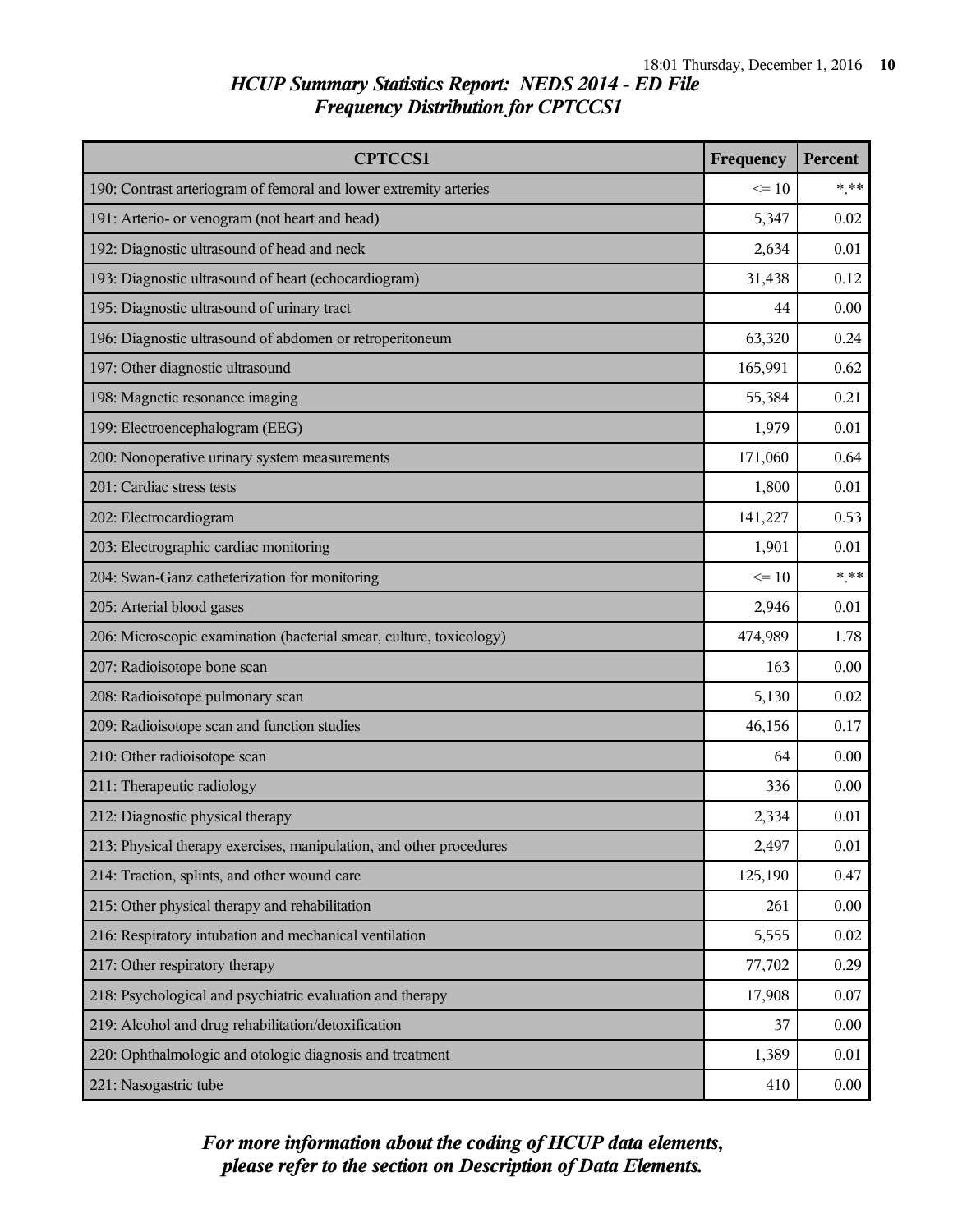| <b>CPTCCS1</b>                                                         | Frequency  | Percent |
|------------------------------------------------------------------------|------------|---------|
| 222: Blood transfusion                                                 | 8,941      | 0.03    |
| 223: Enteral and parenteral nutrition                                  | 93         | 0.00    |
| 224: Cancer chemotherapy                                               | 129        | 0.00    |
| 225: Conversion of cardiac rhythm                                      | 55         | 0.00    |
| 226: Other diagnostic radiology and related techniques                 | 732,377    | 2.75    |
| 227: Other diagnostic procedures (interview, evaluation, consultation) | 14,050,060 | 52.75   |
| 228: Prophylactic vaccinations and inoculations                        | 81,705     | 0.31    |
| 229: Nonoperative removal of foreign body                              | 12,492     | 0.05    |
| 230: Extracorporeal shock wave, other than urinary                     | $\leq 10$  | $***$   |
| 231: Other therapeutic procedures                                      | 1,547,426  | 5.81    |
| 232: Anesthesia                                                        | 2,382      | 0.01    |
| 233: Laboratory - Chemistry and Hematology                             | 929,105    | 3.49    |
| 234: Pathology                                                         | 2,055      | 0.01    |
| 235: Other Laboratory                                                  | 67,326     | 0.25    |
| 236: Home Health Services                                              | $\leq$ 10  | $***$   |
| 237: Ancillary Services                                                | 171,798    | 0.64    |
| 239: Transportation - patient, provider, equipment                     | 9,407      | 0.04    |
| 240: Medications (Injections, infusions and other forms)               | 290,684    | 1.09    |
| 241: Visual aids and other optical supplies                            | $\leq$ 10  | $***$   |
| 243: DME and supplies                                                  | 109,200    | 0.41    |
| 244: Gastric bypass and volume reduction                               | 137        | 0.00    |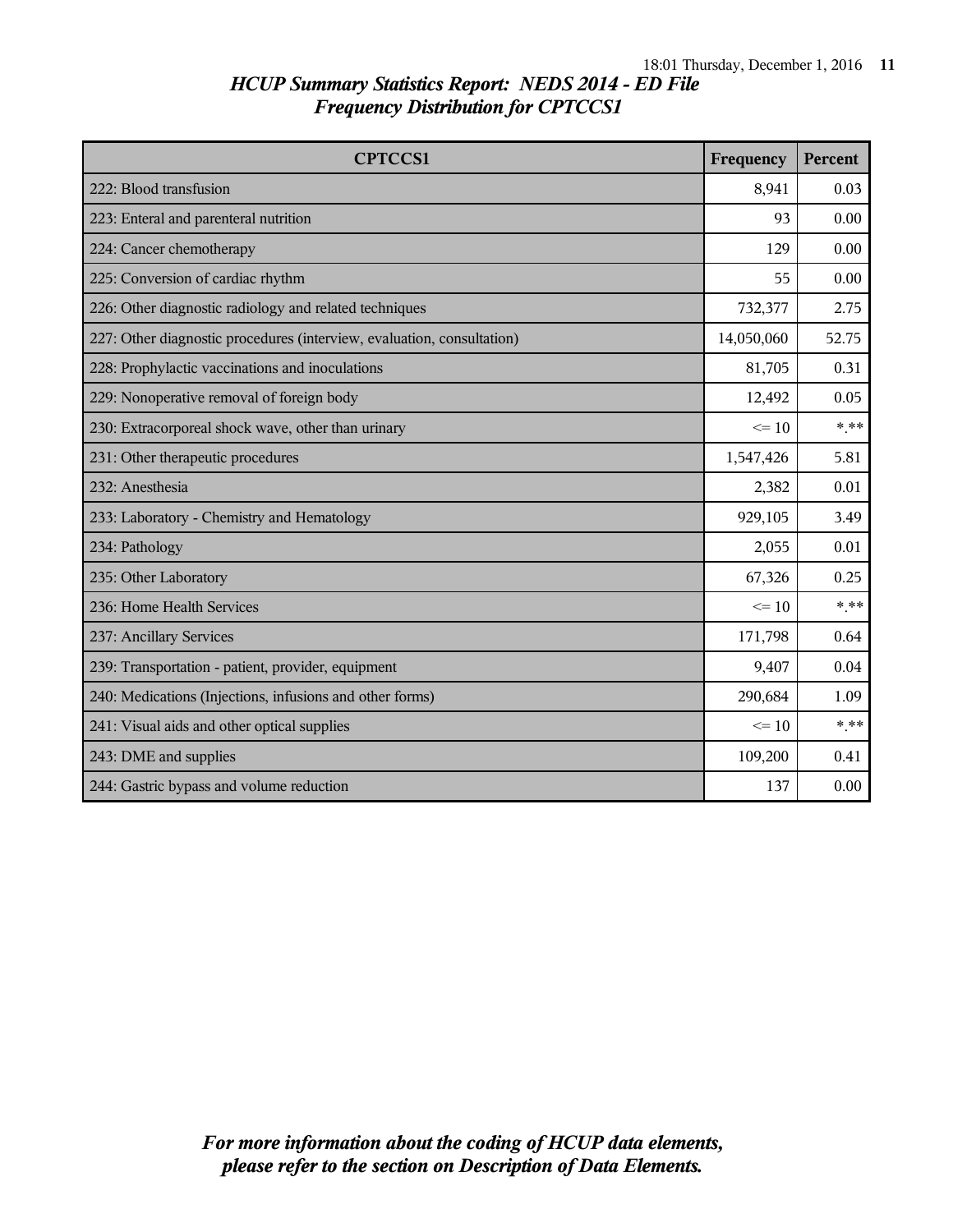| <b>NCPT</b>    | Frequency | Percent |
|----------------|-----------|---------|
| $\theta$       | 3,171,902 | 11.91   |
| $\mathbf{1}$   | 4,649,603 | 17.46   |
| $\overline{2}$ | 3,429,118 | 12.87   |
| 3              | 2,389,906 | 8.97    |
| $\overline{4}$ | 1,655,641 | 6.22    |
| 5              | 1,200,939 | 4.51    |
| 6              | 1,007,776 | 3.78    |
| 7              | 891,147   | 3.35    |
| 8              | 833,607   | 3.13    |
| 9              | 791,001   | 2.97    |
| 10             | 897,956   | 3.37    |
| 11             | 649,032   | 2.44    |
| 12             | 659,906   | 2.48    |
| 13             | 469,417   | 1.76    |
| 14             | 393,711   | 1.48    |
| 15             | 3,546,830 | 13.32   |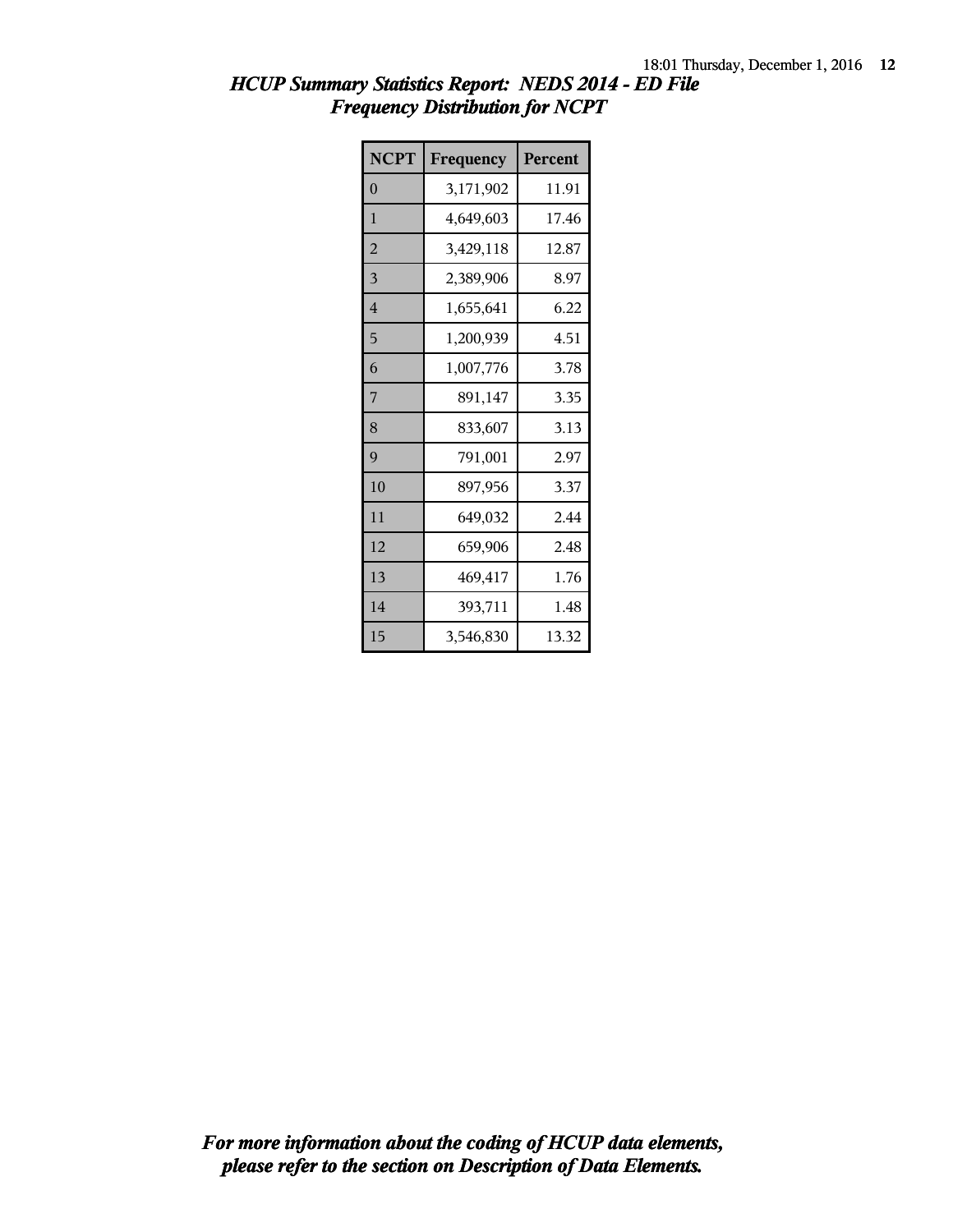| <b>NPR ED</b>  | Frequency  | <b>Percent</b> |
|----------------|------------|----------------|
|                | 11,485,306 | 43.12          |
| $\theta$       | 12,869,850 | 48.31          |
| 1              | 1,317,104  | 4.94           |
| $\overline{2}$ | 394,153    | 1.48           |
| 3              | 225,371    | 0.85           |
| $\overline{4}$ | 145,673    | 0.55           |
| 5              | 90,043     | 0.34           |
| 6              | 48,499     | 0.18           |
| 7              | 27,310     | 0.10           |
| 8              | 14,894     | 0.06           |
| 9              | 19,289     | $0.07\,$       |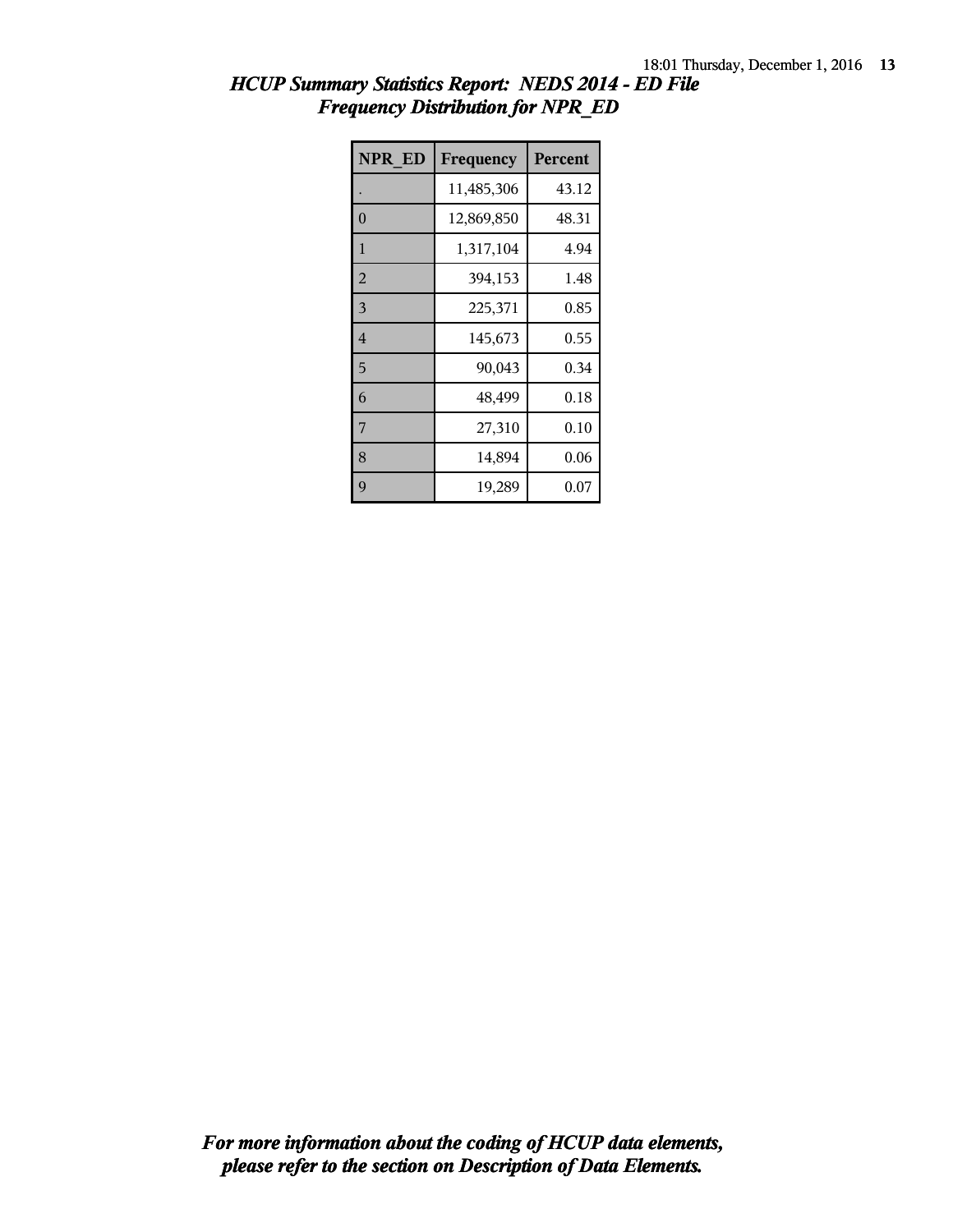| <b>PCLASS ED1</b>                                                | Frequency  | <b>Percent</b> |
|------------------------------------------------------------------|------------|----------------|
| $\therefore$ Missing                                             | 24,358,922 | 91.45          |
| .A: Invalid                                                      | 2,134      | 0.01           |
| .C: Inconsistent                                                 | 52         | 0.00           |
| 1: Minor Diagnostic - Non-operating room diagnostic procedures   | 934,142    | 3.51           |
| 2: Minor Therapeutic - Non-operating room therapeutic procedures | 1,275,298  | 4.79           |
| 3: Major Diagnostic - Operating room diagnostic procedures       | 957        | 0.00           |
| 4: Major Therapeutic - Operating room therapeutic procedures     | 65,987     | 0.25           |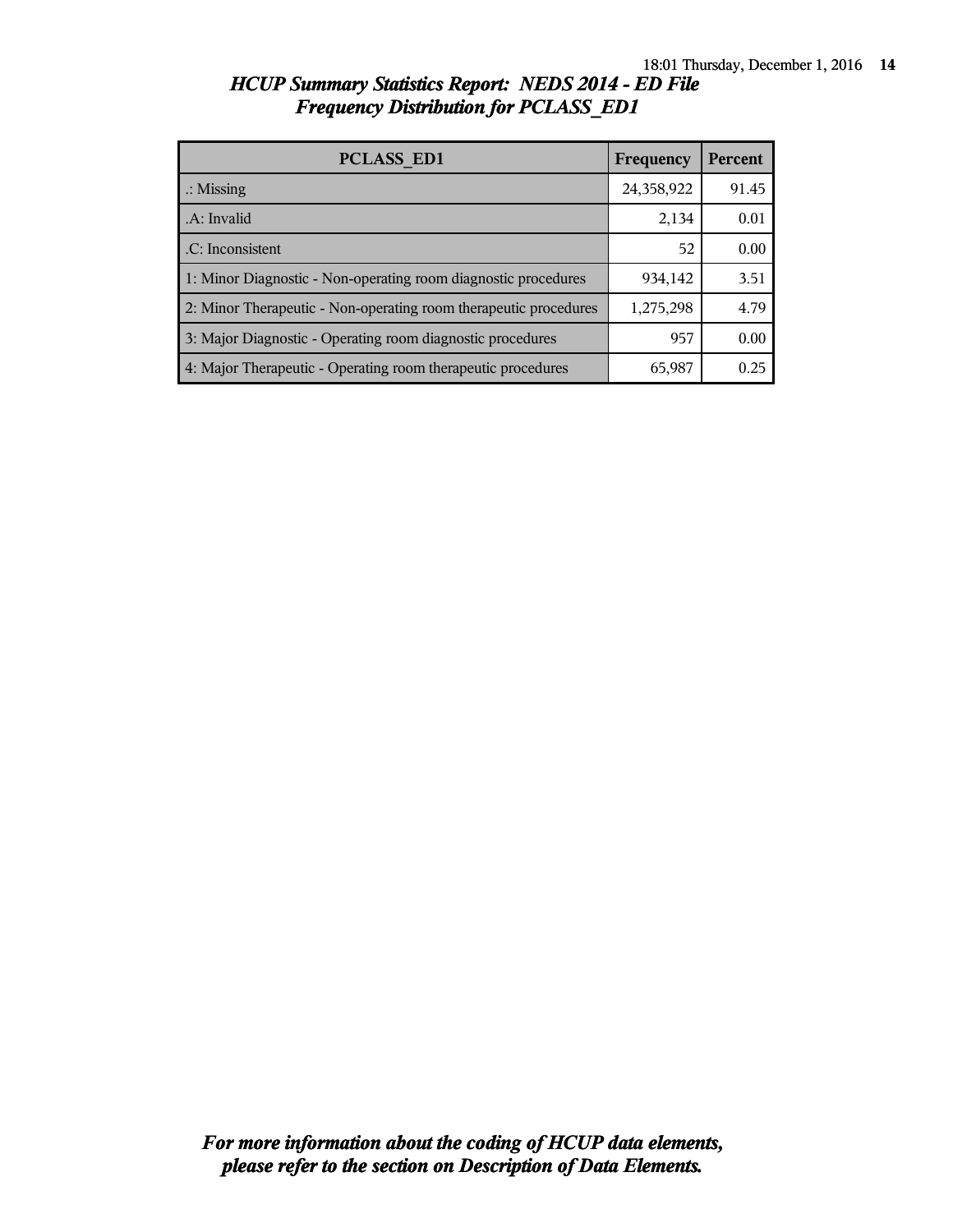| PRCCS ED1                                                                     | Frequency  | Percent  |
|-------------------------------------------------------------------------------|------------|----------|
| $\therefore$ Missing                                                          | 24,358,922 | 91.45    |
| A: Invalid procedure                                                          | 2,134      | 0.01     |
| C: Inconsistent                                                               | 52         | 0.00     |
| 1: Incision and excision of CNS                                               | 21         | 0.00     |
| 2: Insertion; replacement; or removal of extracranial ventricular shunt       | $\leq 10$  | $*$ **   |
| 3: Laminectomy; excision intervertebral disc                                  | 310        | 0.00     |
| 4: Diagnostic spinal tap                                                      | 8,495      | 0.03     |
| 5: Insertion of catheter or spinal stimulator and injection into spinal canal | 559        | 0.00     |
| 6: Decompression peripheral nerve                                             | 56         | 0.00     |
| 7: Other diagnostic nervous system procedures                                 | 21         | 0.00     |
| 8: Other non-OR or closed therapeutic nervous system procedures               | 10,147     | 0.04     |
| 9: Other OR therapeutic nervous system procedures                             | 157        | 0.00     |
| 10: Thyroidectomy; partial or complete                                        | 13         | 0.00     |
| 11: Diagnostic endocrine procedures                                           | 27         | 0.00     |
| 12: Other therapeutic endocrine procedures                                    | 17         | 0.00     |
| 13: Corneal transplant                                                        | $\leq 10$  | $***$    |
| 14: Glaucoma procedures                                                       | $\leq$ 10  | $***$    |
| 15: Lens and cataract procedures                                              | 85         | 0.00     |
| 16: Repair of retinal tear; detachment                                        | 43         | 0.00     |
| 17: Destruction of lesion of retina and choroid                               | $\leq 10$  | $*$ **   |
| 18: Diagnostic procedures on eye                                              | 17         | 0.00     |
| 19: Other therapeutic procedures on eyelids; conjunctiva; cornea              | 20,880     | 0.08     |
| 20: Other intraocular therapeutic procedures                                  | 2,194      | $0.01\,$ |
| 21: Other extraocular muscle and orbit therapeutic procedures                 | 132        | 0.00     |
| 22: Tympanoplasty                                                             | $\leq 10$  | $***$    |
| 23: Myringotomy                                                               | 33         | 0.00     |
| 24: Mastoidectomy                                                             | $\leq 10$  | $*$ **   |
| 25: Diagnostic procedures on ear                                              | $\leq 10$  | $***$    |
| 26: Other therapeutic ear procedures                                          | 8,928      | 0.03     |
| 27: Control of epistaxis                                                      | 13,089     | 0.05     |
| 28: Plastic procedures on nose                                                | 4,480      | 0.02     |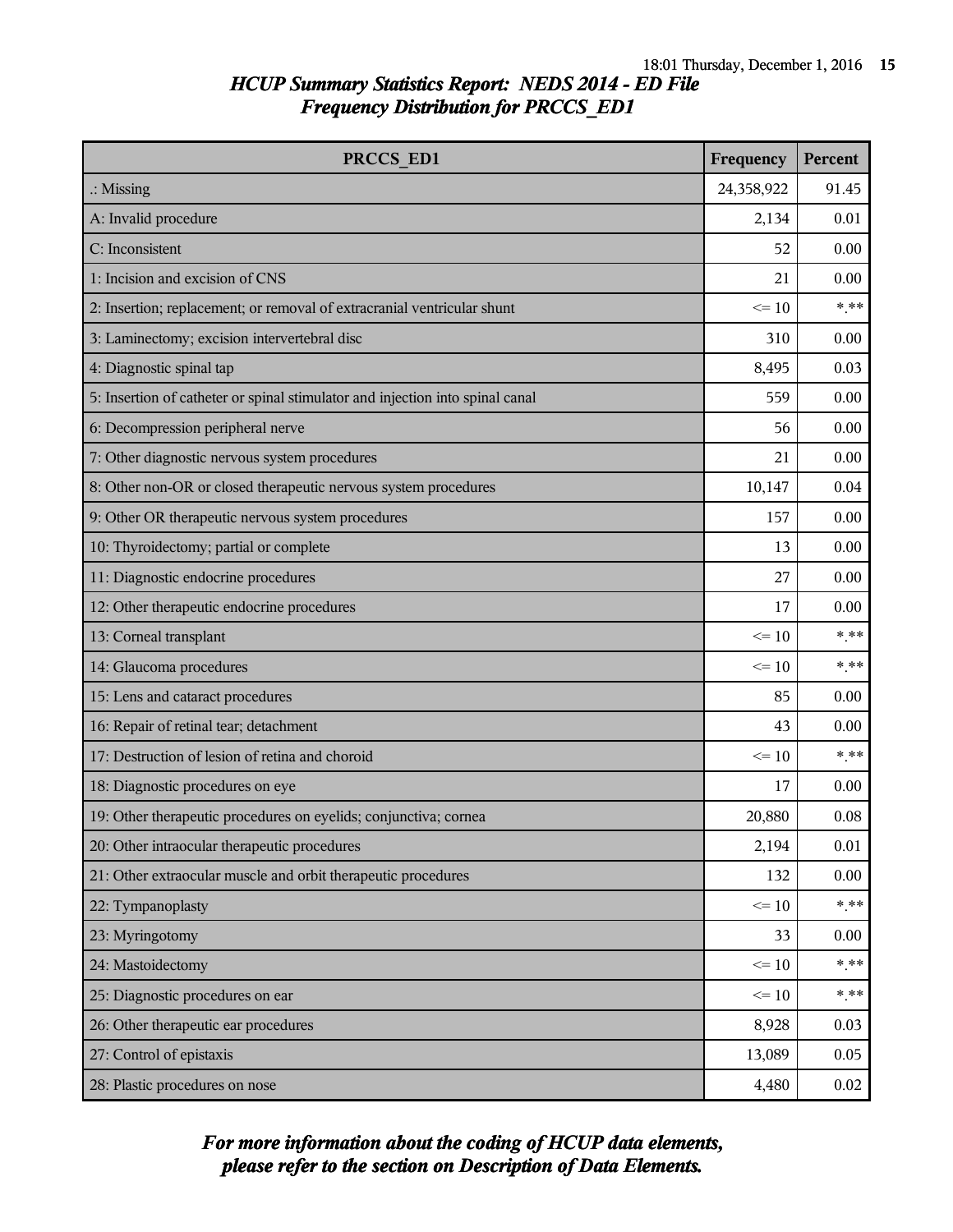| PRCCS ED1                                                                                            |           | <b>Percent</b> |
|------------------------------------------------------------------------------------------------------|-----------|----------------|
| 29: Dental procedures                                                                                | 364       | 0.00           |
| 30: Tonsillectomy and/or adenoidectomy                                                               | 677       | 0.00           |
| 31: Diagnostic procedures on nose; mouth and pharynx                                                 | 857       | 0.00           |
| 32: Other non-OR therapeutic procedures on nose; mouth and pharynx                                   | 17,640    | 0.07           |
| 33: Other OR therapeutic procedures on nose; mouth and pharynx                                       | 3,039     | 0.01           |
| 34: Tracheostomy; temporary and permanent                                                            | 33        | 0.00           |
| 35: Tracheoscopy and laryngoscopy with biopsy                                                        | 589       | 0.00           |
| 37: Diagnostic bronchoscopy and biopsy of bronchus                                                   | 409       | 0.00           |
| 38: Other diagnostic procedures on lung and bronchus                                                 | $\leq 10$ | $***$          |
| 39: Incision of pleura; thoracentesis; chest drainage                                                | 1,494     | 0.01           |
| 40: Other diagnostic procedures of respiratory tract and mediastinum                                 | 72        | 0.00           |
| 41: Other non-OR therapeutic procedures on respiratory system                                        | 444       | 0.00           |
| 42: Other OR Rx procedures on respiratory system and mediastinum                                     | 81        | 0.00           |
| 43: Heart valve procedures                                                                           | $\leq 10$ | $***$          |
| 44: Coronary artery bypass graft (CABG)                                                              | $\leq$ 10 | $***$          |
| 45: Percutaneous transluminal coronary angioplasty (PTCA)                                            | 2,063     | 0.01           |
| 47: Diagnostic cardiac catheterization; coronary arteriography                                       | 12,576    | 0.05           |
| 48: Insertion; revision; replacement; removal of cardiac pacemaker or cardioverter/defibrillator     | 743       | $0.00\,$       |
| 49: Other OR heart procedures                                                                        | 134       | 0.00           |
| 50: Extracorporeal circulation auxiliary to open heart procedures                                    | $\leq$ 10 | $***$          |
| 51: Endarterectomy; vessel of head and neck                                                          | $\leq$ 10 | $***$          |
| 52: Aortic resection; replacement or anastomosis                                                     | 13        | 0.00           |
| 53: Varicose vein stripping; lower limb                                                              | 24        | 0.00           |
| 54: Other vascular catheterization; not heart                                                        | 12,396    | 0.05           |
| 55: Peripheral vascular bypass                                                                       | $\leq 10$ | $***$          |
| 57: Creation; revision and removal of arteriovenous fistula or vessel-to-vessel cannula for dialysis | 120       | 0.00           |
| 58: Hemodialysis                                                                                     | 7,330     | 0.03           |
| 59: Other OR procedures on vessels of head and neck                                                  | 19        | 0.00           |
| 60: Embolectomy and endarterectomy of lower limbs                                                    | 11        | 0.00           |
| 61: Other OR procedures on vessels other than head and neck                                          | 1,166     | 0.00           |
| 62: Other diagnostic cardiovascular procedures                                                       | 131       | 0.00           |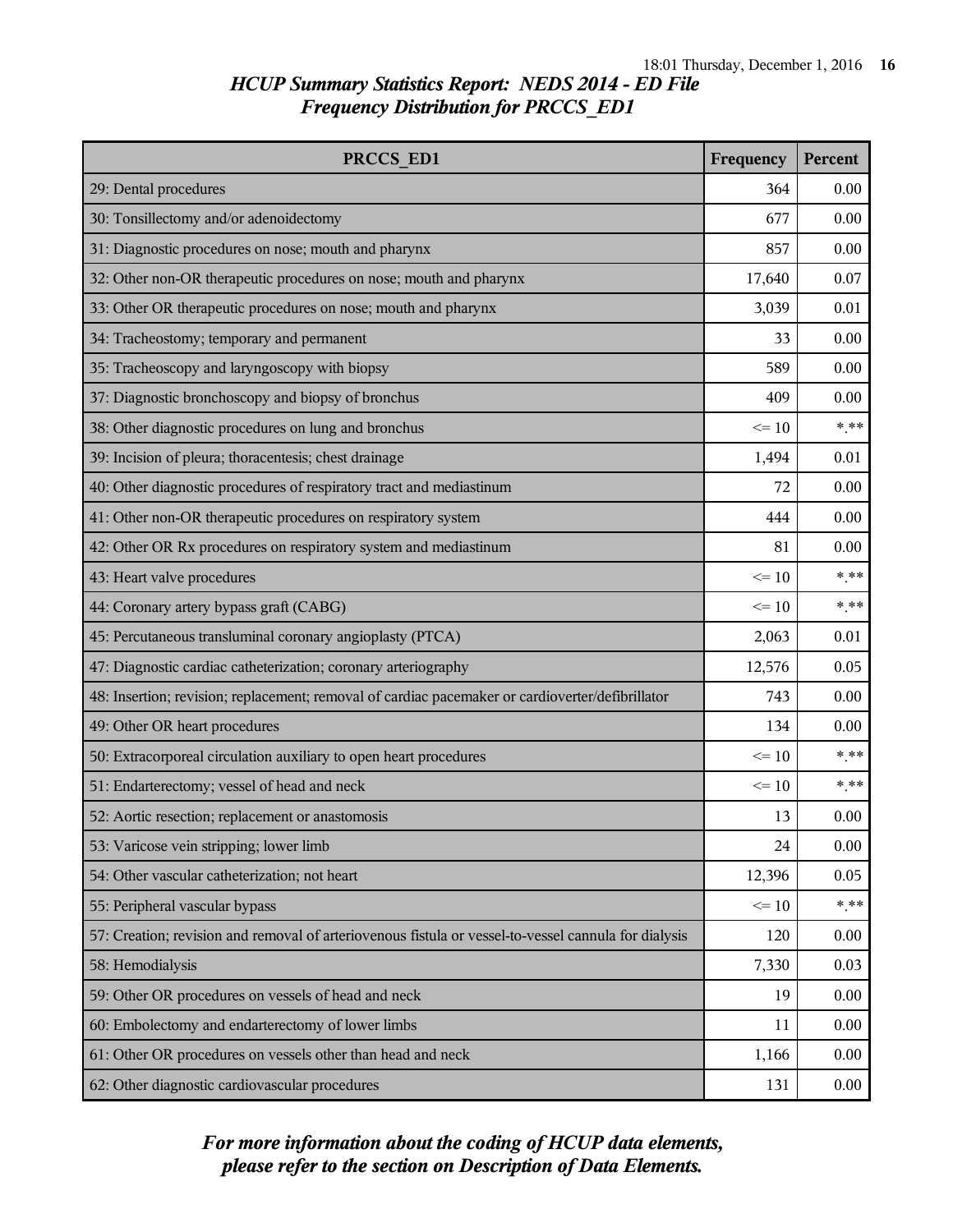| PRCCS ED1                                                               | Frequency | Percent |
|-------------------------------------------------------------------------|-----------|---------|
| 63: Other non-OR therapeutic cardiovascular procedures                  | 597       | 0.00    |
| 65: Bone marrow biopsy                                                  | 85        | 0.00    |
| 66: Procedures on spleen                                                | $\leq 10$ | $***$   |
| 67: Other therapeutic procedures; hemic and lymphatic system            | 217       | 0.00    |
| 69: Esophageal dilatation                                               | 1,084     | 0.00    |
| 70: Upper gastrointestinal endoscopy; biopsy                            | 11,556    | 0.04    |
| 71: Gastrostomy; temporary and permanent                                | 309       | 0.00    |
| 73: Ileostomy and other enterostomy                                     | 29        | 0.00    |
| 75: Small bowel resection                                               | $\leq 10$ | $***$   |
| 76: Colonoscopy and biopsy                                              | 2,373     | 0.01    |
| 77: Proctoscopy and anorectal biopsy                                    | 501       | 0.00    |
| 78: Colorectal resection                                                | 14        | 0.00    |
| 80: Appendectomy                                                        | 13,619    | 0.05    |
| 81: Hemorrhoid procedures                                               | 1,175     | 0.00    |
| 82: Fluoroscopy of the biliary and pancreatic ducts (ERCP, ERC and ERP) | 48        | 0.00    |
| 83: Biopsy of liver                                                     | 99        | 0.00    |
| 84: Cholecystectomy and common duct exploration                         | 6,254     | 0.02    |
| 85: Inguinal and femoral hernia repair                                  | 679       | 0.00    |
| 86: Other hernia repair                                                 | 541       | 0.00    |
| 87: Laparoscopy (GI only)                                               | 230       | 0.00    |
| 88: Abdominal paracentesis                                              | 2,608     | 0.01    |
| 89: Exploratory laparotomy                                              | 45        | 0.00    |
| 90: Excision; lysis peritoneal adhesions                                | 76        | 0.00    |
| 91: Peritoneal dialysis                                                 | 74        | 0.00    |
| 92: Other bowel diagnostic procedures                                   | 57        | 0.00    |
| 93: Other non-OR upper GI therapeutic procedures                        | 5,800     | 0.02    |
| 94: Other OR upper GI therapeutic procedures                            | 253       | 0.00    |
| 95: Other non-OR lower GI therapeutic procedures                        | 2,270     | 0.01    |
| 96: Other OR lower GI therapeutic procedures                            | 2,208     | 0.01    |
| 97: Other gastrointestinal diagnostic procedures                        | 81        | 0.00    |
| 98: Other non-OR gastrointestinal therapeutic procedures                | 829       | 0.00    |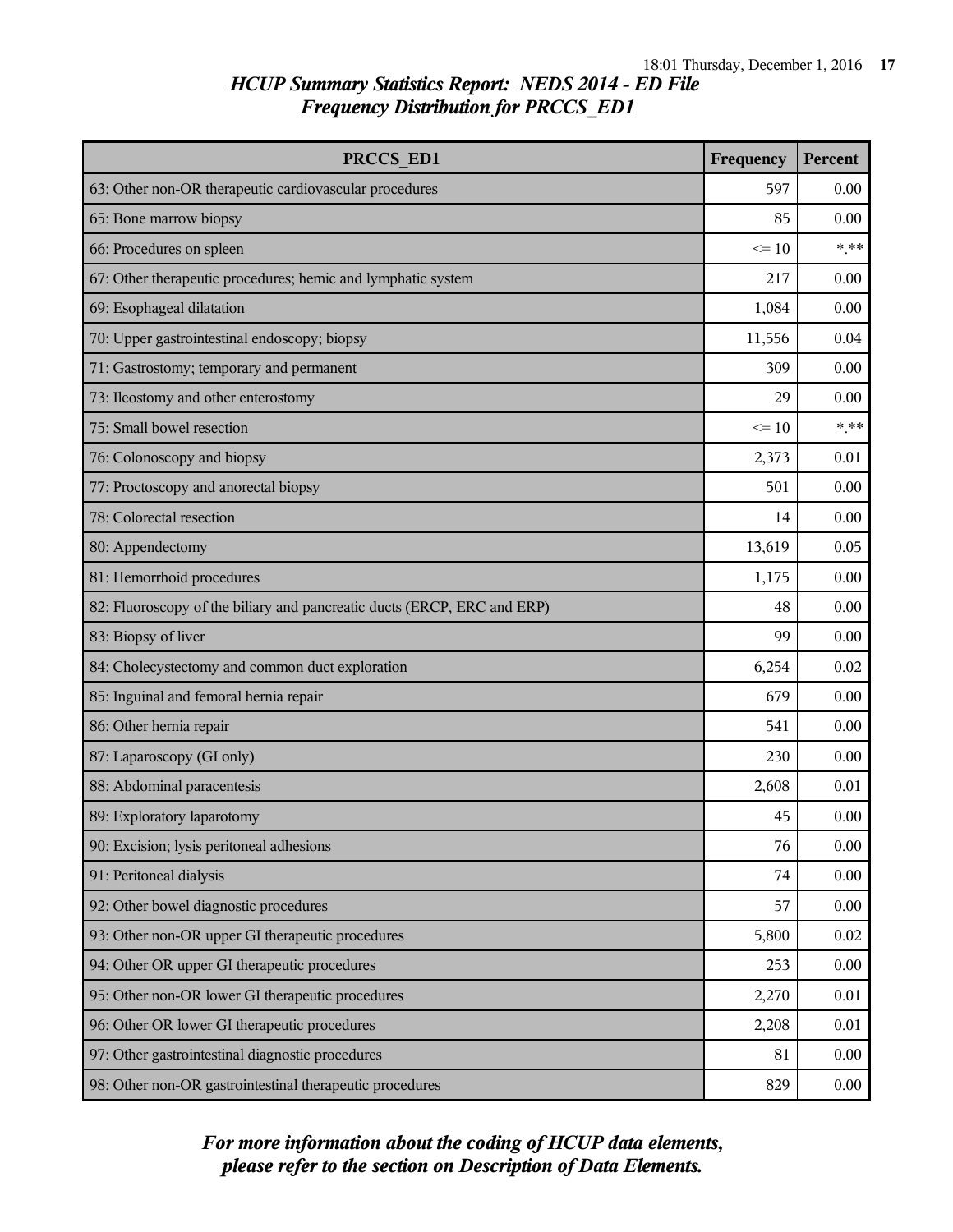| PRCCS ED1                                                                  | Frequency | Percent |
|----------------------------------------------------------------------------|-----------|---------|
| 99: Other OR gastrointestinal therapeutic procedures                       | 211       | 0.00    |
| 100: Endoscopy and endoscopic biopsy of the urinary tract                  | 383       | 0.00    |
| 101: Transurethral excision; drainage; or removal urinary obstruction      | 3,425     | 0.01    |
| 102: Ureteral catheterization                                              | 2,014     | 0.01    |
| 103: Nephrotomy and nephrostomy                                            | 53        | 0.00    |
| 104: Nephrectomy; partial or complete                                      | $\leq 10$ | $***$   |
| 106: Genitourinary incontinence procedures                                 | 14        | 0.00    |
| 107: Extracorporeal lithotripsy; urinary                                   | 300       | 0.00    |
| 108: Indwelling catheter                                                   | 24,629    | 0.09    |
| 109: Procedures on the urethra                                             | 333       | 0.00    |
| 110: Other diagnostic procedures of urinary tract                          | 41        | 0.00    |
| 111: Other non-OR therapeutic procedures of urinary tract                  | 4,941     | 0.02    |
| 112: Other OR therapeutic procedures of urinary tract                      | 1,162     | 0.00    |
| 113: Transurethral resection of prostate (TURP)                            | 62        | 0.00    |
| 114: Open prostatectomy                                                    | $\leq$ 10 | $***$   |
| 115: Circumcision                                                          | 33        | 0.00    |
| 116: Diagnostic procedures; male genital                                   | 19        | 0.00    |
| 117: Other non-OR therapeutic procedures; male genital                     | 983       | 0.00    |
| 118: Other OR therapeutic procedures; male genital                         | 1,208     | 0.00    |
| 119: Oophorectomy; unilateral and bilateral                                | 409       | 0.00    |
| 120: Other operations on ovary                                             | 435       | 0.00    |
| 121: Ligation or occlusion of fallopian tubes                              | 30        | 0.00    |
| 122: Removal of ectopic pregnancy                                          | 1,362     | 0.01    |
| 123: Other operations on fallopian tubes                                   | 131       | 0.00    |
| 124: Hysterectomy; abdominal and vaginal                                   | 81        | 0.00    |
| 125: Other excision of cervix and uterus                                   | 154       | 0.00    |
| 126: Abortion (termination of pregnancy)                                   | 16        | 0.00    |
| 127: Dilatation and curettage (D&C); aspiration after delivery or abortion | 2,619     | 0.01    |
| 128: Diagnostic dilatation and curettage (D&C)                             | 291       | 0.00    |
| 129: Repair of cystocele and rectocele; obliteration of vaginal vault      | $\leq 10$ | $***$   |
| 130: Other diagnostic procedures; female organs                            | 89        | 0.00    |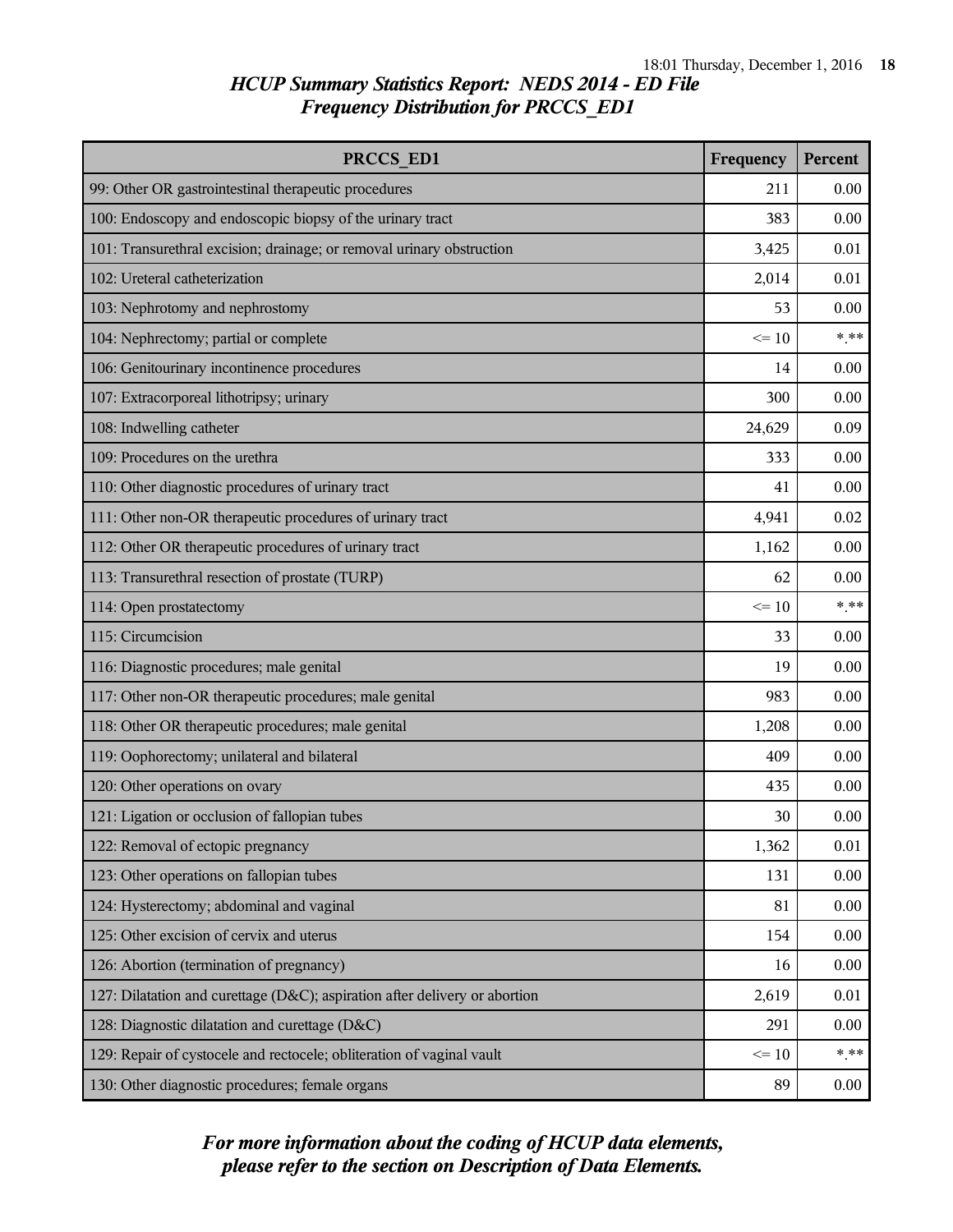| PRCCS ED1                                                                            | Frequency | Percent |
|--------------------------------------------------------------------------------------|-----------|---------|
| 131: Other non-OR therapeutic procedures; female organs                              | 452       | 0.00    |
| 132: Other OR therapeutic procedures; female organs                                  | 5,595     | 0.02    |
| 133: Episiotomy                                                                      | $\leq 10$ | $***$   |
| 134: Cesarean section                                                                | $\leq$ 10 | $*$ **  |
| 135: Forceps; vacuum; and breech delivery                                            | $\leq 10$ | $***$   |
| 136: Artificial rupture of membranes to assist delivery                              | $\leq$ 10 | $* * *$ |
| 137: Other procedures to assist delivery                                             | 102       | 0.00    |
| 138: Diagnostic amniocentesis                                                        | $\leq 10$ | $***$   |
| 139: Fetal monitoring                                                                | 1,638     | 0.01    |
| 140: Repair of current obstetric laceration                                          | 19        | 0.00    |
| 141: Other therapeutic obstetrical procedures                                        | 62        | 0.00    |
| 142: Partial excision bone                                                           | 111       | 0.00    |
| 143: Bunionectomy or repair of toe deformities                                       | 19        | 0.00    |
| 144: Treatment; facial fracture or dislocation                                       | 949       | 0.00    |
| 145: Treatment; fracture or dislocation of radius and ulna                           | 15,657    | 0.06    |
| 146: Treatment; fracture or dislocation of hip and femur                             | 2,765     | 0.01    |
| 147: Treatment; fracture or dislocation of lower extremity (other than hip or femur) | 6,234     | 0.02    |
| 148: Other fracture and dislocation procedure                                        | 19,165    | 0.07    |
| 149: Arthroscopy                                                                     | 17        | 0.00    |
| 150: Division of joint capsule; ligament or cartilage                                | $\leq 10$ | $***$   |
| 151: Excision of semilunar cartilage of knee                                         | 45        | 0.00    |
| 152: Arthroplasty knee                                                               | 20        | 0.00    |
| 153: Hip replacement; total and partial                                              | $\leq 10$ | $***$   |
| 154: Arthroplasty other than hip or knee                                             | 40        | 0.00    |
| 155: Arthrocentesis                                                                  | 4,007     | 0.02    |
| 156: Injections and aspirations of muscles; tendons; bursa; joints and soft tissue   | 519       | 0.00    |
| 157: Amputation of lower extremity                                                   | 53        | 0.00    |
| 158: Spinal fusion                                                                   | 29        | 0.00    |
| 159: Other diagnostic procedures on musculoskeletal system                           | 120       | 0.00    |
| 160: Other therapeutic procedures on muscles and tendons                             | 2,149     | 0.01    |
| 161: Other OR therapeutic procedures on bone                                         | 474       | 0.00    |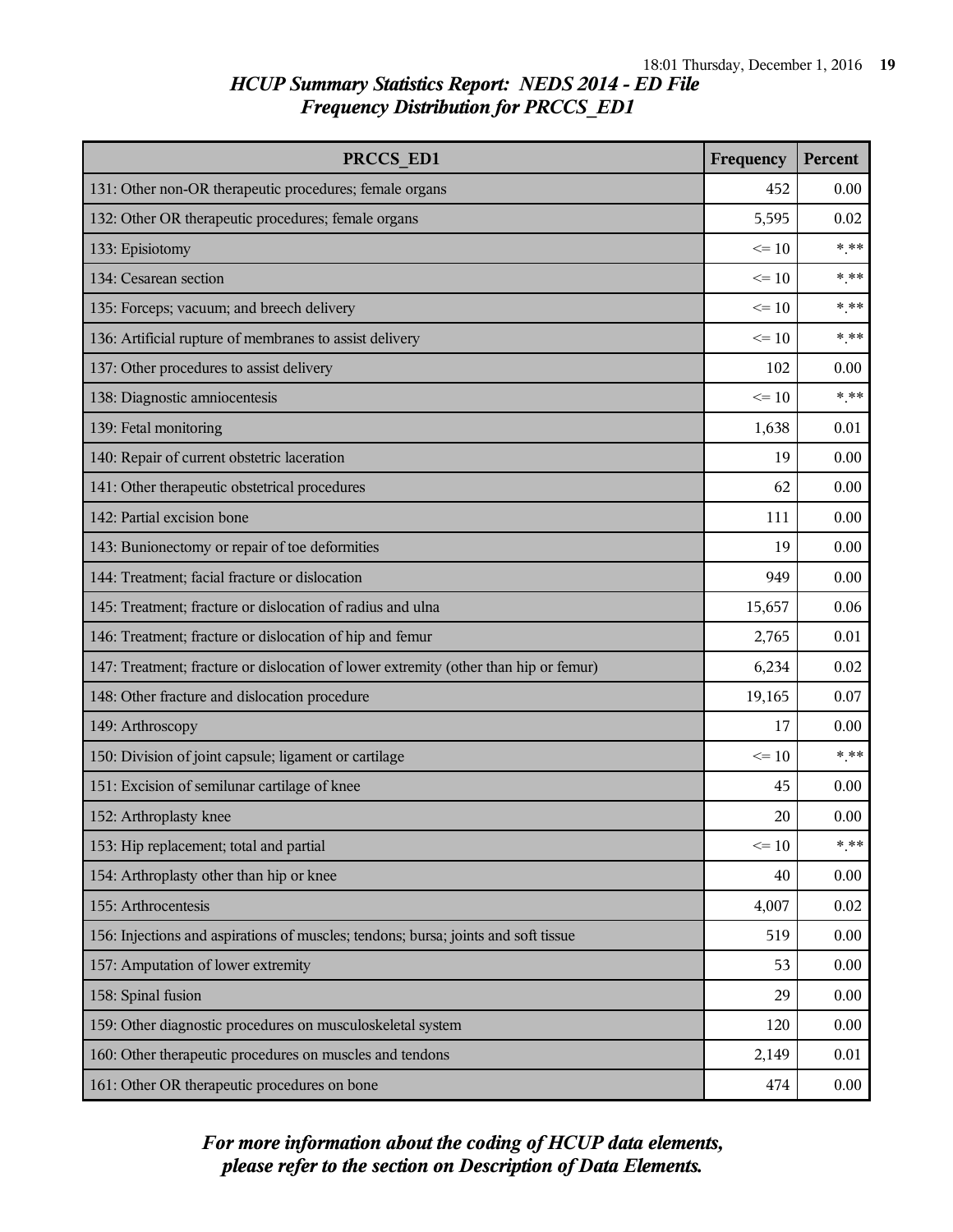| PRCCS ED1                                                          | Frequency | <b>Percent</b> |
|--------------------------------------------------------------------|-----------|----------------|
| 162: Other OR therapeutic procedures on joints                     | 203       | 0.00           |
| 163: Other non-OR therapeutic procedures on musculoskeletal system | 9,058     | 0.03           |
| 164: Other OR therapeutic procedures on musculoskeletal system     | 599       | 0.00           |
| 165: Breast biopsy and other diagnostic procedures on breast       | 30        | 0.00           |
| 166: Lumpectomy; quadrantectomy of breast                          | 42        | 0.00           |
| 167: Mastectomy                                                    | $\leq 10$ | $* * *$        |
| 168: Incision and drainage; skin and subcutaneous tissue           | 89,160    | 0.33           |
| 169: Debridement of wound; infection or burn                       | 4,295     | 0.02           |
| 170: Excision of skin lesion                                       | 733       | 0.00           |
| 171: Suture of skin and subcutaneous tissue                        | 257,817   | 0.97           |
| 172: Skin graft                                                    | 164       | 0.00           |
| 173: Other diagnostic procedures on skin and subcutaneous tissue   | 138       | 0.00           |
| 174: Other non-OR therapeutic procedures on skin and breast        | 17,866    | 0.07           |
| 175: Other OR therapeutic procedures on skin and breast            | 3,417     | 0.01           |
| 177: Computerized axial tomography (CT) scan head                  | 49,457    | 0.19           |
| 178: CT scan chest                                                 | 10,231    | 0.04           |
| 179: CT scan abdomen                                               | 31,175    | 0.12           |
| 180: Other CT scan                                                 | 4,213     | 0.02           |
| 181: Myelogram                                                     | 27        | 0.00           |
| 182: Mammography                                                   | $\leq 10$ | $*$ **         |
| 183: Routine chest X-ray                                           | 107,100   | 0.40           |
| 184: Intraoperative cholangiogram                                  | 14        | 0.00           |
| 185: Upper gastrointestinal X-ray                                  | 42        | 0.00           |
| 186: Lower gastrointestinal X-ray                                  | $\leq 10$ | * **           |
| 187: Intravenous pyelogram                                         | $\leq 10$ | $***$          |
| 188: Cerebral arteriogram                                          | 180       | 0.00           |
| 189: Contrast aortogram                                            | 33        | 0.00           |
| 190: Contrast arteriogram of femoral and lower extremity arteries  | 25        | 0.00           |
| 191: Arterio- or venogram (not heart and head)                     | 159       | 0.00           |
| 192: Diagnostic ultrasound of head and neck                        | 243       | 0.00           |
| 193: Diagnostic ultrasound of heart (echocardiogram)               | 8,188     | 0.03           |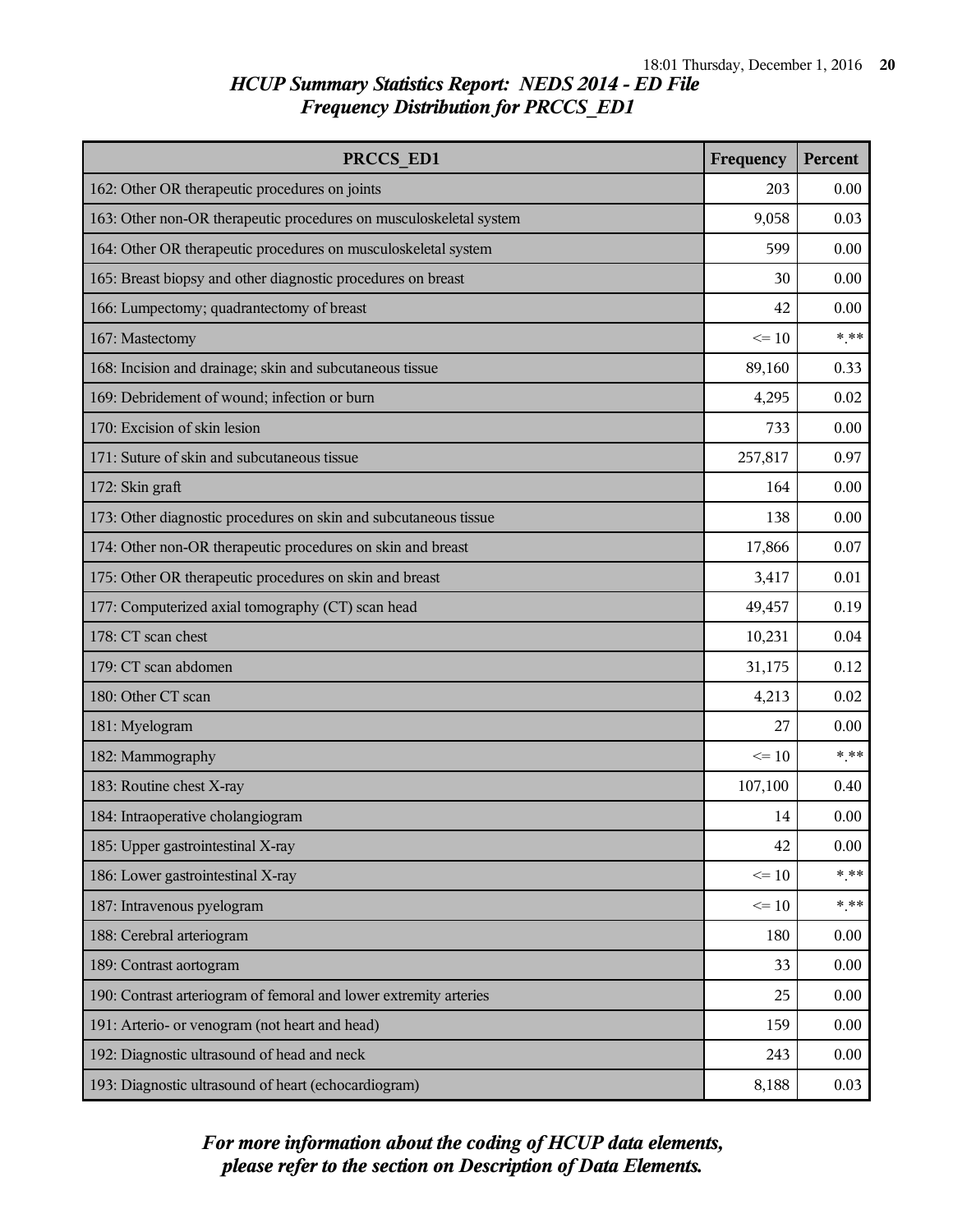| PRCCS ED1                                                           | Frequency | Percent  |
|---------------------------------------------------------------------|-----------|----------|
| 194: Diagnostic ultrasound of gastrointestinal tract                | 366       | 0.00     |
| 195: Diagnostic ultrasound of urinary tract                         | 613       | 0.00     |
| 196: Diagnostic ultrasound of abdomen or retroperitoneum            | 3,420     | 0.01     |
| 197: Other diagnostic ultrasound                                    | 13,457    | 0.05     |
| 198: Magnetic resonance imaging                                     | 1,155     | 0.00     |
| 199: Electroencephalogram (EEG)                                     | 235       | 0.00     |
| 200: Nonoperative urinary system measurements                       | 710       | 0.00     |
| 201: Cardiac stress tests                                           | 3,009     | 0.01     |
| 202: Electrocardiogram                                              | 9,689     | 0.04     |
| 203: Electrographic cardiac monitoring                              | 2,218     | 0.01     |
| 205: Arterial blood gases                                           | 501       | 0.00     |
| 206: Microscopic examination (bacterial smear; culture; toxicology) | 4,182     | 0.02     |
| 207: Nuclear medicine imaging of bone                               | $\leq 10$ | $***$    |
| 208: Nuclear medicine imaging of pulmonary                          | 47        | 0.00     |
| 209: Non-imaging nuclear medicine probe or assay                    | 939       | 0.00     |
| 210: Other nuclear medicine imaging                                 | $\leq 10$ | $***$    |
| 211: Radiation therapy                                              | 41        | 0.00     |
| 212: Diagnostic physical therapy                                    | 103       | 0.00     |
| 213: Physical therapy exercises; manipulation; and other procedures | 277       | 0.00     |
| 214: Traction; splints; and other wound care                        | 176,398   | 0.66     |
| 215: Other physical therapy and rehabilitation                      | 123       | 0.00     |
| 216: Respiratory intubation and mechanical ventilation              | 7,030     | 0.03     |
| 217: Other respiratory therapy                                      | 8,332     | 0.03     |
| 218: Psychological and psychiatric evaluation and therapy           | 634       | $0.00\,$ |
| 219: Alcohol and drug rehabilitation/detoxification                 | 309       | 0.00     |
| 220: Ophthalmologic and otologic diagnosis and treatment            | 200       | 0.00     |
| 221: Nasogastric tube                                               | 516       | 0.00     |
| 222: Blood transfusion                                              | 6,423     | 0.02     |
| 223: Enteral and parenteral nutrition                               | 88        | 0.00     |
| 224: Cancer chemotherapy                                            | 48        | 0.00     |
| 225: Conversion of cardiac rhythm                                   | 6,579     | 0.02     |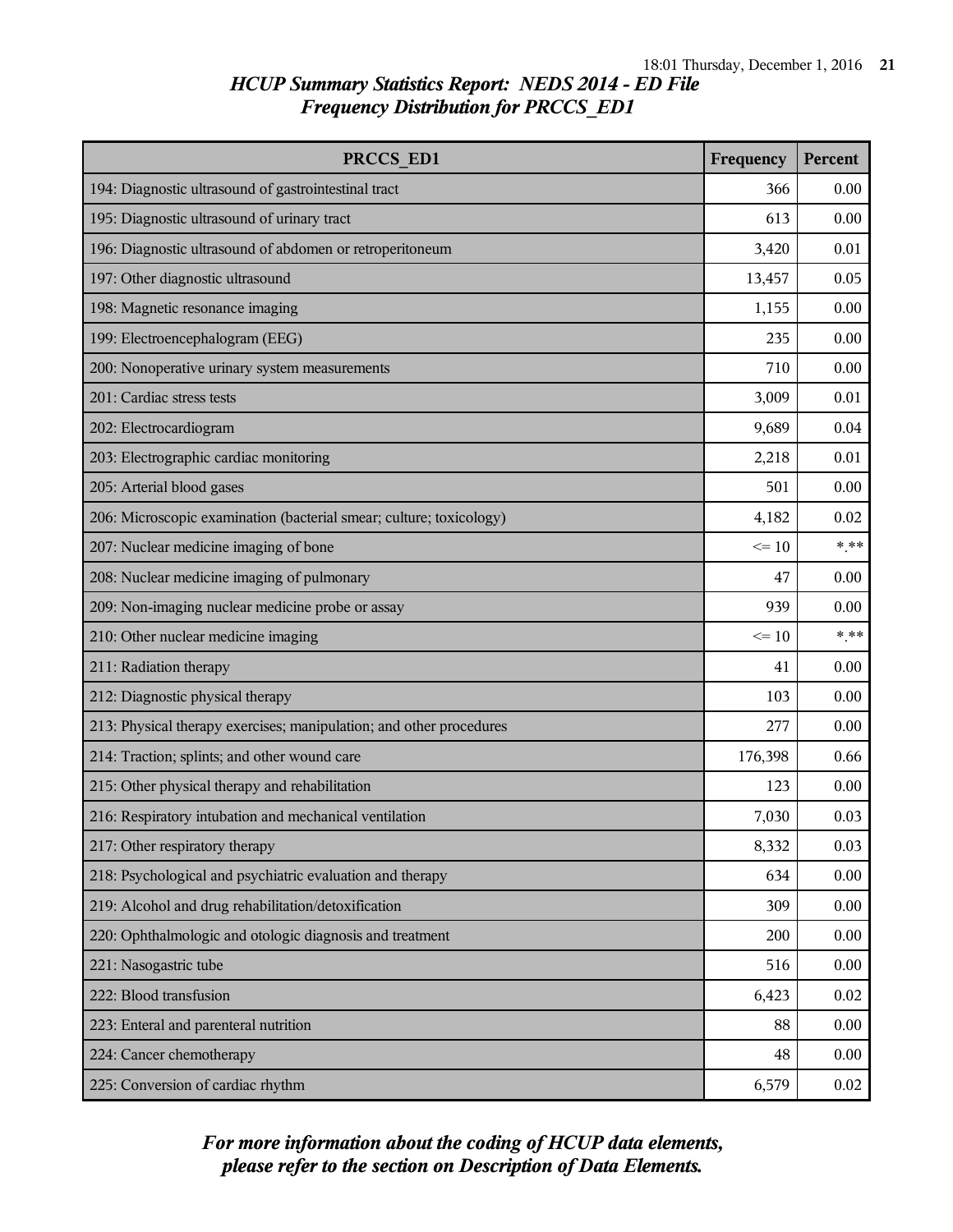| PRCCS ED1<br>Frequency                                 |         | Percent |
|--------------------------------------------------------|---------|---------|
| 226: Other diagnostic radiology and related techniques | 139,192 | 0.52    |
| 227: Other diagnostic procedures                       | 502,249 | 1.89    |
| 228: Prophylactic vaccinations and inoculations        | 19,275  | 0.07    |
| 229: Nonoperative removal of foreign body              | 18,615  | 0.07    |
| 230: Extracorporeal shock wave other than urinary      |         | $***$   |
| 231: Other therapeutic procedures                      | 463,130 | 1.74    |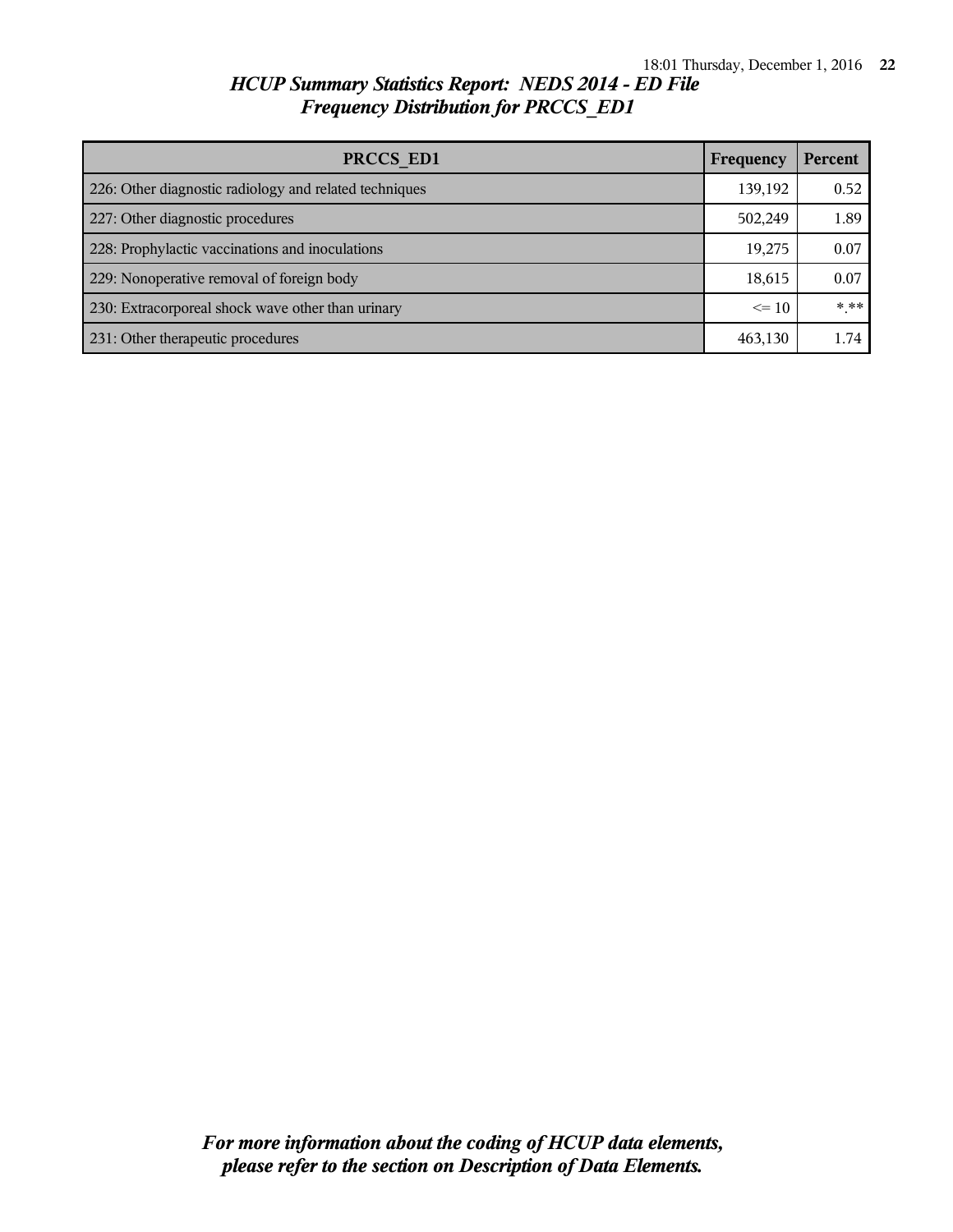| PR ED1                 | Frequency  | <b>Percent</b> |
|------------------------|------------|----------------|
| <b>Blank</b>           | 24,358,922 | 91.45          |
| Valid PR               | 2,276,384  | 8.55           |
| Inconsistent PR (incn) | 52         | 0.00           |
| Invalid PR (invl)      | 2,134      | 0.01           |

*HCUP Summary Statistics Report: NEDS 2014 - ED File Frequency Distribution for PR\_ED1*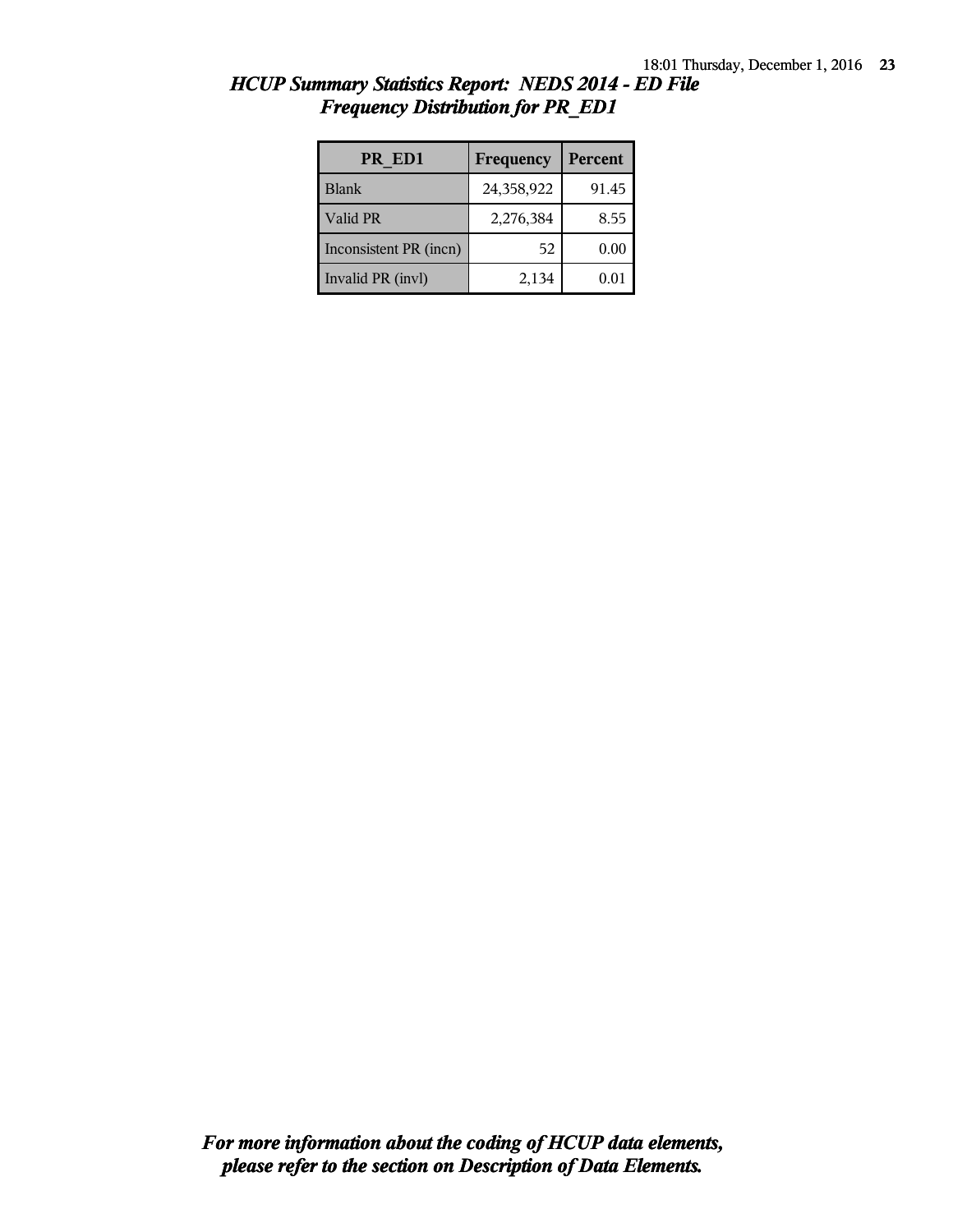### *HCUP Summary Statistics Report: NEDS 2014 - ED File Univariates of Selected Continuous Data Elements*

| <b>Moments</b>         |            |                         |            |  |
|------------------------|------------|-------------------------|------------|--|
| N                      | 26637492   | <b>Sum Weights</b>      | 26637492   |  |
| Mean                   | 4.44384518 | <b>Sum Observations</b> | 118372890  |  |
| <b>Std Deviation</b>   | 1.11499131 | <b>Variance</b>         | 1.24320563 |  |
| <b>Skewness</b>        | 1.01206221 | <b>Kurtosis</b>         | 4.06781278 |  |
| <b>Uncorrected SS</b>  | 559146677  | <b>Corrected SS</b>     | 33115878.7 |  |
| <b>Coeff Variation</b> | 25.0906876 | <b>Std Error Mean</b>   | 0.00021604 |  |

#### *Variable: DISCWT (Weight to ED Visits in AHA universe)*

| <b>Basic Statistical Measures</b> |          |                            |          |  |  |  |
|-----------------------------------|----------|----------------------------|----------|--|--|--|
| <b>Location</b>                   |          | <b>Variability</b>         |          |  |  |  |
| Mean                              | 4.443845 | <b>Std Deviation</b>       | 1.11499  |  |  |  |
| <b>Median</b>                     | 4.318808 | <b>Variance</b>            | 1.24321  |  |  |  |
| Mode                              | 3.687894 | Range                      | 19.49413 |  |  |  |
|                                   |          | <b>Interquartile Range</b> | 1.42094  |  |  |  |

| <b>Tests for Location: Mu0=0</b> |                  |          |                |        |  |  |  |
|----------------------------------|------------------|----------|----------------|--------|--|--|--|
| <b>Test</b>                      | <b>Statistic</b> |          | p Value        |        |  |  |  |
| Student's t                      |                  | 20569.99 | Pr >  t        | < 0001 |  |  |  |
| <b>Sign</b>                      | M                | 13318746 | $P_r \geq  M $ | < 0001 |  |  |  |
| <b>Signed Rank</b>               |                  | 1.774E14 | $Pr \geq  S $  | < 0001 |  |  |  |

| <b>Quantiles (Definition 5)</b> |          |  |  |  |
|---------------------------------|----------|--|--|--|
| Level                           | Quantile |  |  |  |
| $100\%$ Max                     | 20.51512 |  |  |  |
| 99%                             | 7.71057  |  |  |  |
| 95%                             | 6.59052  |  |  |  |
| 90%                             | 5.58401  |  |  |  |
| 75% Q3                          | 5.10883  |  |  |  |